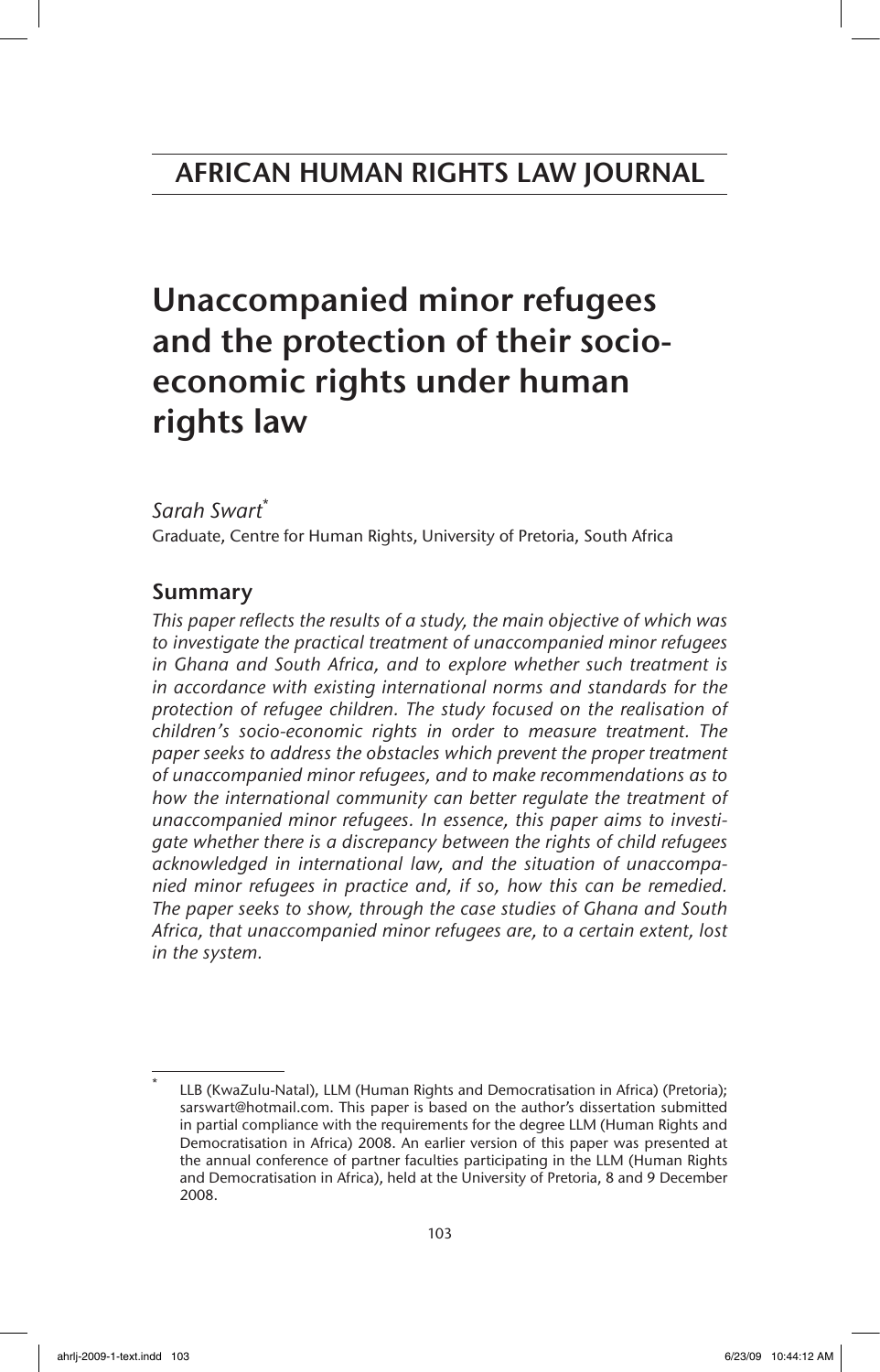# 1 Introduction

According to the office of the United Nations High Commissioner for Refugees (UNHCR), the world's refugee $1$  problem is one of the most complicated issues before the international community today.<sup>2</sup> According to several estimates, there are millions of refugees in Africa who are vulnerable to abuse and who, therefore, need to be protected in order to ensure that their human rights are not violated. Certain groups of refugees, most particularly children, require special protection as a consequence of their exceptional vulnerability.<sup>3</sup> More than half the world's refugees are children, and some of these children are unaccompanied minors.<sup>4</sup> Unaccompanied minor refugees (UMR) require special protection because of their personal situation and their immediate need for nurturing and care. Unaccompanied minors are defined as children, as defined in article 1 of the Convention on the Rights of the Child (CRC), $5$  who have been separated from both parents, as well as from other adults who have a legal or customary duty to care for the child.6 According to Ressler *et al*, 'unless special assistance is provided, unaccompanied children are dependent on the chance charity of others, which can fall short of even minimal care and protection'.<sup>7</sup>

Refugees are entitled to all the rights and freedoms contained in international human rights instruments, as well as to the protection provided for in guidelines, conventions and policies which specifically address the problem of child refugees. $8$  There is, however, concern that child refugees, particularly UMR, are abused and exploited as a result of insufficient protection, and that existing protections are not properly implemented and enforced. There is also a concern that the international law of the child, at the point where principles move into practice, is incomplete and narrowly defined.<sup>9</sup> Although legal instruments which

 $\frac{1}{1}$  For the purposes of this study, the term 'refugees' also refers to asylum seekers and, to the extent applicable, illegal immigrants.

<sup>&</sup>lt;sup>2</sup> http://www.unhchr.ch/html/menu6/2/fs20.htm (accessed 20 August 2008).

<sup>3</sup> C Nicholson 'A first call on available resources for child refugees in South Africa' (2005) 38 *De Jure* 71.

 $\frac{4}{5}$  Nicholson (n 3 above) 72.

<sup>5</sup> 'For the purposes of the present Convention, a child means every human being below the age of eighteen years unless, under the law applicable to the child, majority is attained earlier.'

<sup>6</sup> General Comment No 6 (2005) Committee on the Rights of the Child 'Treatment of unaccompanied and separated children outside their country of origin' (para 7); http://www.ccrweb.ca/uam.htm (accessed 28 August 2008).

<sup>7</sup> EM Ressler *et al Unaccompanied children: Care and protection in wars, natural disasters, and refugee movements* (1988) 4.

<sup>8</sup> Arts 3(1), 20 & 22 CRC and arts 4 & 23 African Charter on the Rights and Welfare of the Child.

<sup>&</sup>lt;sup>9</sup> GS Goodwin-Gill 'Protecting the human rights of refugee children: Some legal and institutional possibilities' in J Doek *et al* (eds) *Children on the move: How to implement their right to family life* (1996) 97.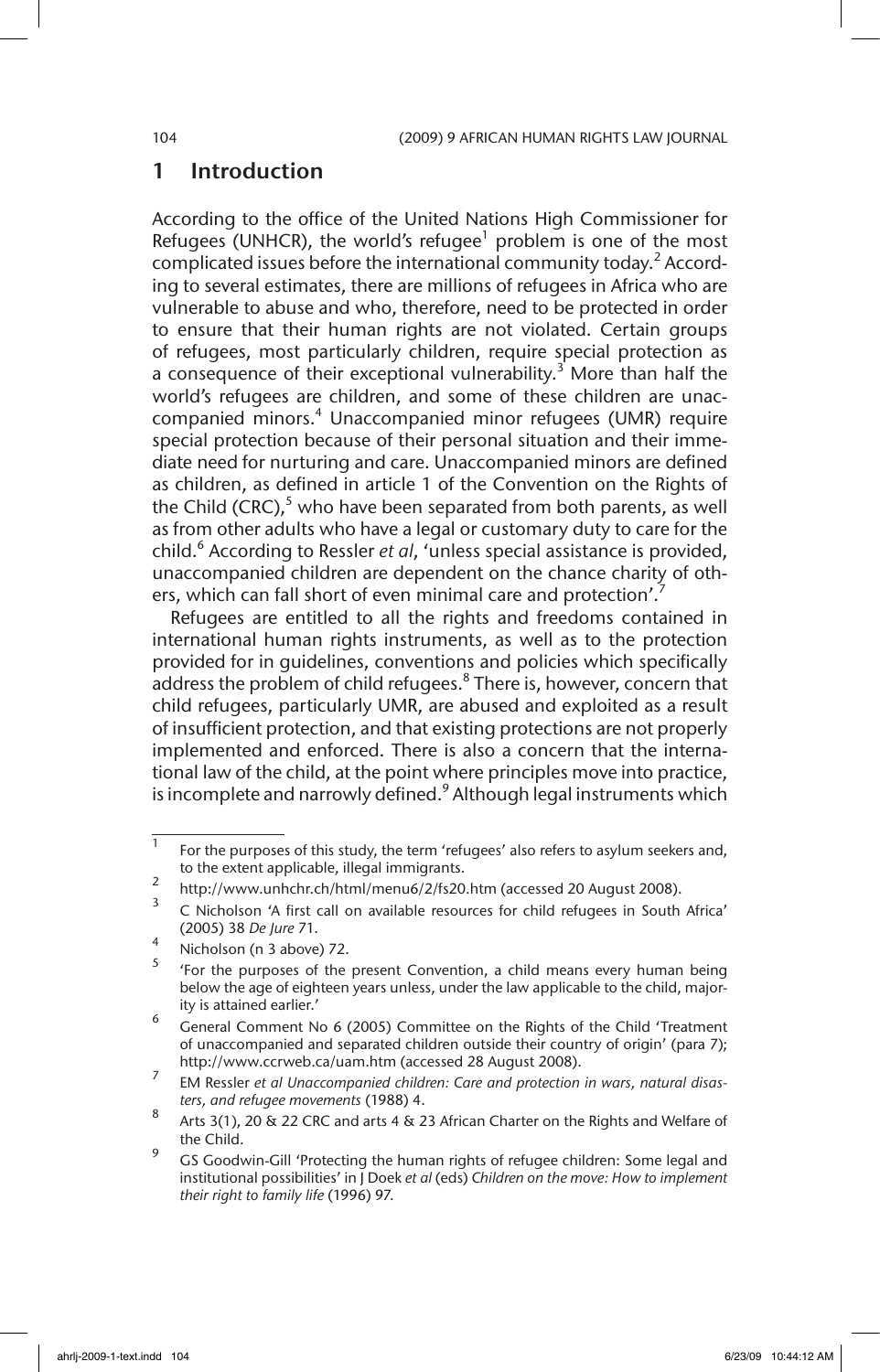offer protection to children do exist, these instruments may not be broad enough and may not be implemented sufficiently at the national level. According to Ressler *et al*: 10

Unaccompanied children have existed in virtually every past war, famine, refugee situation and natural disaster ... on the basis of past and present experience, it is certain that the future will produce its share of unaccompanied children as well.

# 2 International and regional law

UMR are entitled to protection under international law, more specifically, under international human rights law, international refugee law and various regional instruments.<sup>11</sup> These laws provide the framework<sup>12</sup> within which decisions and actions taken on behalf of UMR should take place.<sup>13</sup>

# 2.1 Rights of the child

CRC is an international human rights instrument which entered into force in September 1990, and which contains the largest number of international standards concerning the treatment of children. Although it is not specifically a refugee treaty, its provisions directly affect and apply to refugee children, as article 1 of CRC provides that the provisions of the Convention are granted to all persons under the age of  $18<sup>14</sup>$  The standards set by CRC are comprehensive as they cover most aspects of a child's life. Although the realisation of some social welfare rights, such as health, education and an adequate standard of living, is subject to a state's financial capability, the non-discrimination clause in CRC ensures that whatever benefits are given to children who are citizens of a state must also be given to children who are refugees in the territory of the state.<sup>15</sup> The 'near-universal ratification'<sup>16</sup> of CRC has ensured that CRC standards have been agreed to and accepted by most countries of the world. It is also important to consider regional

 $\frac{10}{10}$  Ressler *et al* (n 7 above) 3.

http://www.unhcr.org/excom/EXCOM/43bce4782.pdf (accessed 22 September 2008).

<sup>12</sup> Ressler *et al* (n 7 above) 3.

http://216.239.59.104/search?q=cache:MdSYBD9a1qIJ:www.savethechildren.net/ arc/files/c\_sepchil.pdf+Key+concept:+Action+for+the+Rights+of+Children+(ARC)+S eparated+children+%E2%80%93+December+2004+Foundations.&hl=en&ct=clnk &cd=1&gl=gh (accessed 22 August 2008).

<sup>14</sup> http://216.239.59.104/search?q=cache:SzafmD-qv6AJ:www.unhcr.org/cgi-in/texis/ vtx/protect/ opendoc.pdf%3Ftbl%3DPROTECTION%26id%3D3b84c6c67+Refuge e+Children:+Guidelines+on+Protection+and+Care&hl=en&ct=clnk&cd=1&gl=gh (accessed 22 August 2008).

 $\frac{15}{16}$  As above.

As above.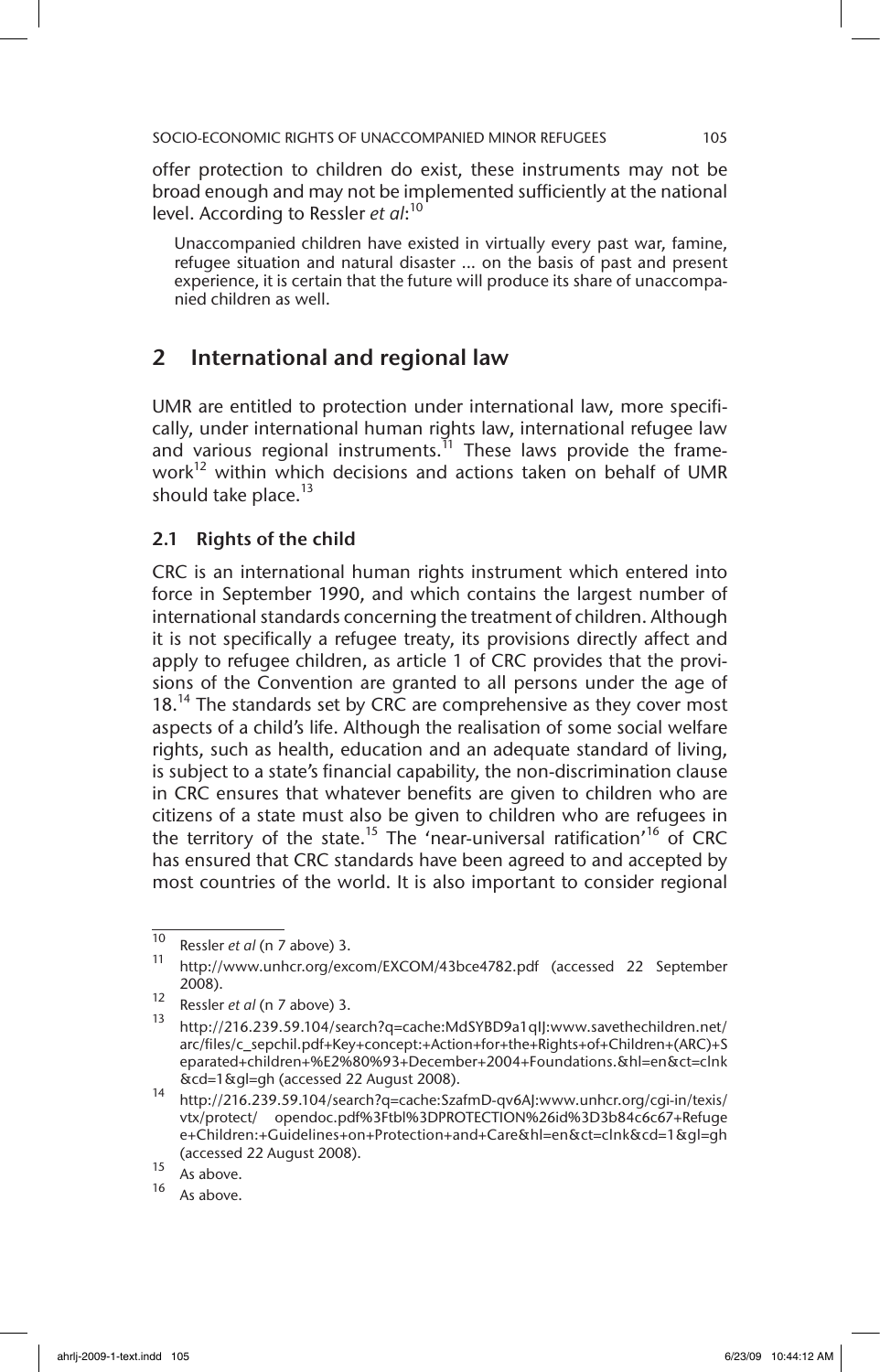African law. The African Charter on the Rights and Welfare of the Child (African Children's Charter) entered into force in 1999.<sup>17</sup> The African Children's Charter has many similar provisions to CRC, and has specific provisions referring to the socio-economic rights of refugee children on the continent.

# 2.2 Refugee law

International and regional refugee law do not specifically refer to the rights of refugee children. The 1951 UN Refugee Convention and 1967 Protocol, which have been acceded to by both Ghana and South Africa,<sup>18</sup> make no distinction between adults and children with regard to their socio-economic rights. Article 22 of the UN Convention does, however, set standards that are of special importance to children. It states that refugees must receive the 'same treatment' as nationals in primary education, and treatment at least as favourable as that given to non-refugee aliens in secondary education. The Organisation of African Unity (OAU) Convention Governing the Specific Aspects of Refugee Problems in Africa has no article that specifically refers to refugee children.

# 2.3 The United Nations High Commissioner for Refugees

The UNHCR has issued numerous policies and guidelines concerning refugees, some of which focus on the treatment of child refugees, and UMR in particular.19 According to Ressler *et al*, these policies 'constitute a broad body of substantive rules for decisions on the issue of care and placement of the unaccompanied children falling within the agencies' jurisdiction'.<sup>20</sup> They are important as they constitute part of the 'legal framework which has come to influence the treatment of unaccompanied children'.<sup>21</sup> The UNHCR Guidelines on Refugee Children were first published in 1988. They were initiated by the 1987 Note on Refugee Children, which finally drew a distinction between refugee adults and refugee children.<sup>22</sup> The Guidelines were then updated in 1994 in light of the 1993 UNHCR Policy on Refugee Children. Central to these Guidelines is the acknowledgment of the need that refugee children have for special care and assistance and, as such, the Guidelines recognise that

<sup>17</sup> http://www.africa-union.org/child/6th%20meeting/WORKSHOP-CONCEPT%20 NOTE.pdf (accessed 23 April 2009).

<sup>18</sup> http://treaties.un.org/Pages/Treaties.aspx?id=5&subid=A&lang=en (accessed 23 April 2009).

 $19$  Such as the Revised (1995) Guidelines for Educational Assistance to Refugees, or the UNHCR policy on Refugees in Urban Areas (December 1997).

<sup>20</sup> Ressler *et al* (n 7 above) 275.

<sup>21</sup> Ressler *et al* (n 7 above) 272.

<sup>22</sup> CP Cohen 'The rights of the child: Implications for change in the care and protection of refugee children' (1991) 3 *International Journal of Refugee Law* 683.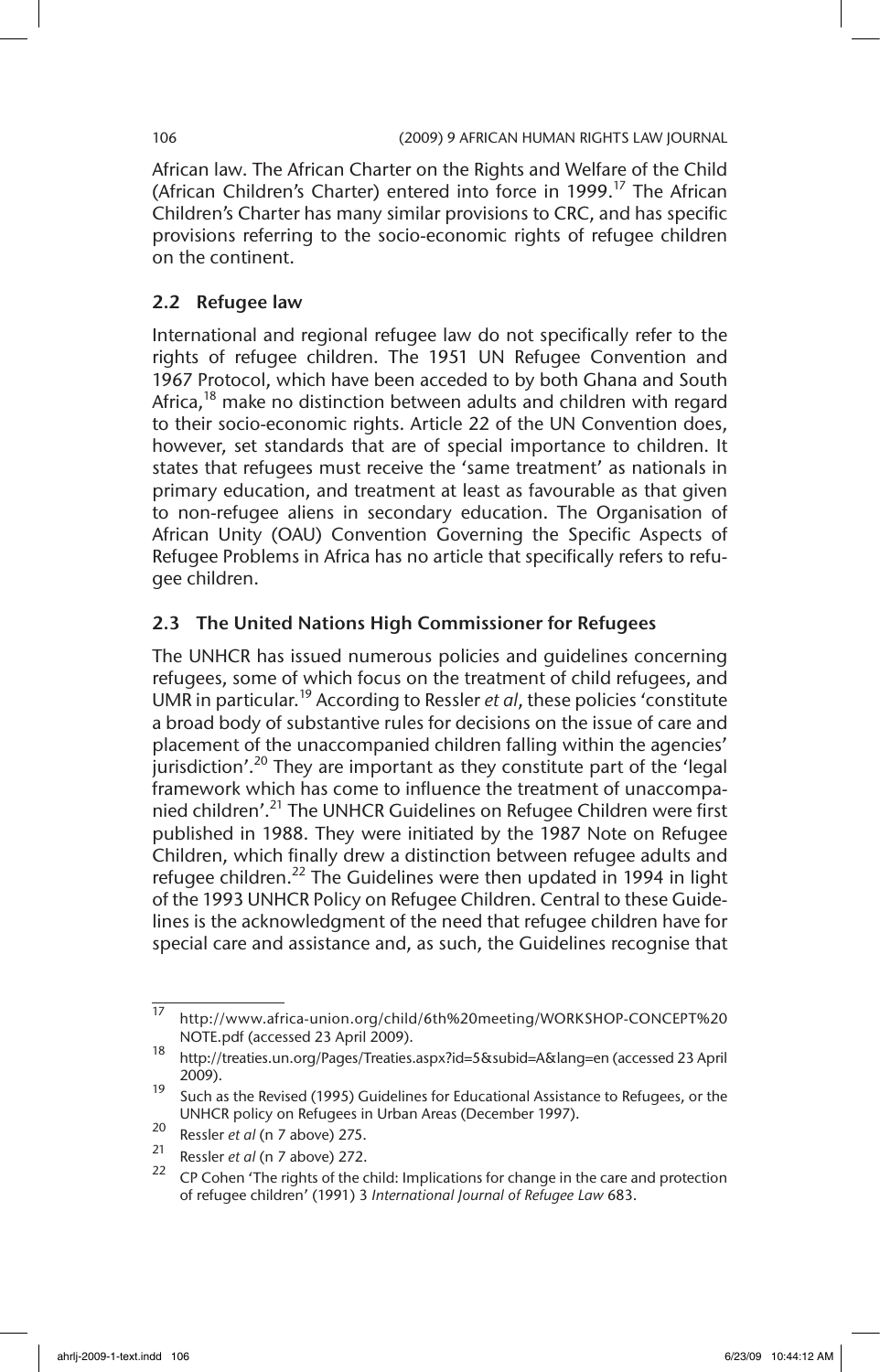children are vulnerable, dependent and developing. These Guidelines are intended to guide the staff of the UNHCR and other organisations, as well as governments. According to the UNHCR, they are not merely suggestions but rather tools for reaching policy objectives, and so they cannot be dismissed without good reason.<sup>23</sup> In addition, most of the Guidelines are intended to be universal.<sup>24</sup> They are based on human rights law, as they were created in light of CRC and the notion of human rights. There is thus an obligation under human rights law to follow these Guidelines.<sup>25</sup>

The UNHCR Guidelines on Policies and Procedures in Dealing with Unaccompanied Children Seeking Asylum are also important to consider.<sup>26</sup> Section 7(1) of the Guidelines states that all children seeking asylum, *particularly* if they are unaccompanied, are entitled to special care and protection. In addition, the Guidelines state that every child should have access to education in their asylum country.<sup>27</sup>

# 2.4 Other

The Inter-Agency Guiding Principles on Unaccompanied and Separated Children<sup>28</sup> are intended to quide future action for 'national, international and non-governmental organisations, as well as for governments in their efforts to meet their obligations, and for donors in making decisions on funding'.<sup>29</sup> The Principles seek to ensure that all actions and decisions taken in respect of separated and unaccompanied children are anchored in a protection framework, and that the best interests of the child are respected at all times.<sup>30</sup> General Comment 6 of 2005 on the treatment of unaccompanied and separated children outside their country of origin was adopted by the Committee on the Rights of the Child on 3 June 2005.<sup>31</sup> It identifies the vulnerable situation of unaccompanied and separated children and provides guidance on the protection, care and proper treatment of these children based on the legal framework of CRC, with particular reference to the principles of non-discrimination and the best interests of the child.<sup>32</sup> Finally, General Assembly Resolution 51/77 on the rights of the child, passed in 1996, makes specific reference to the plight of UMR and urged that

 $\frac{23}{24}$  n 14 above.

 $\frac{24}{25}$  As above.

 $\frac{25}{26}$  As above.

<sup>&</sup>lt;sup>26</sup> http://www.unhcr.org/refworld/docid/3ae6b3360.html (accessed 23 April 2009).<br>27

 $\frac{27}{28}$  Sec 7(12).

<sup>&</sup>lt;sup>28</sup> http://www.unhcr.org/refworld/docid/4113abc14.html (accessed 23 April 2009).

<sup>29</sup> http://www.icrc.org/web/eng/siteeng0.nsf/html/p1101 (accessed 16 August 2008).

 $\frac{30}{31}$  n 29 above.

<sup>31</sup> http://www.unhcr.org/cgi-bin/texis/vtx/refworld/rwmain?page=search&docid=42 dd174b4 (accessed 23 April 2009).

 $32$  n 11 above.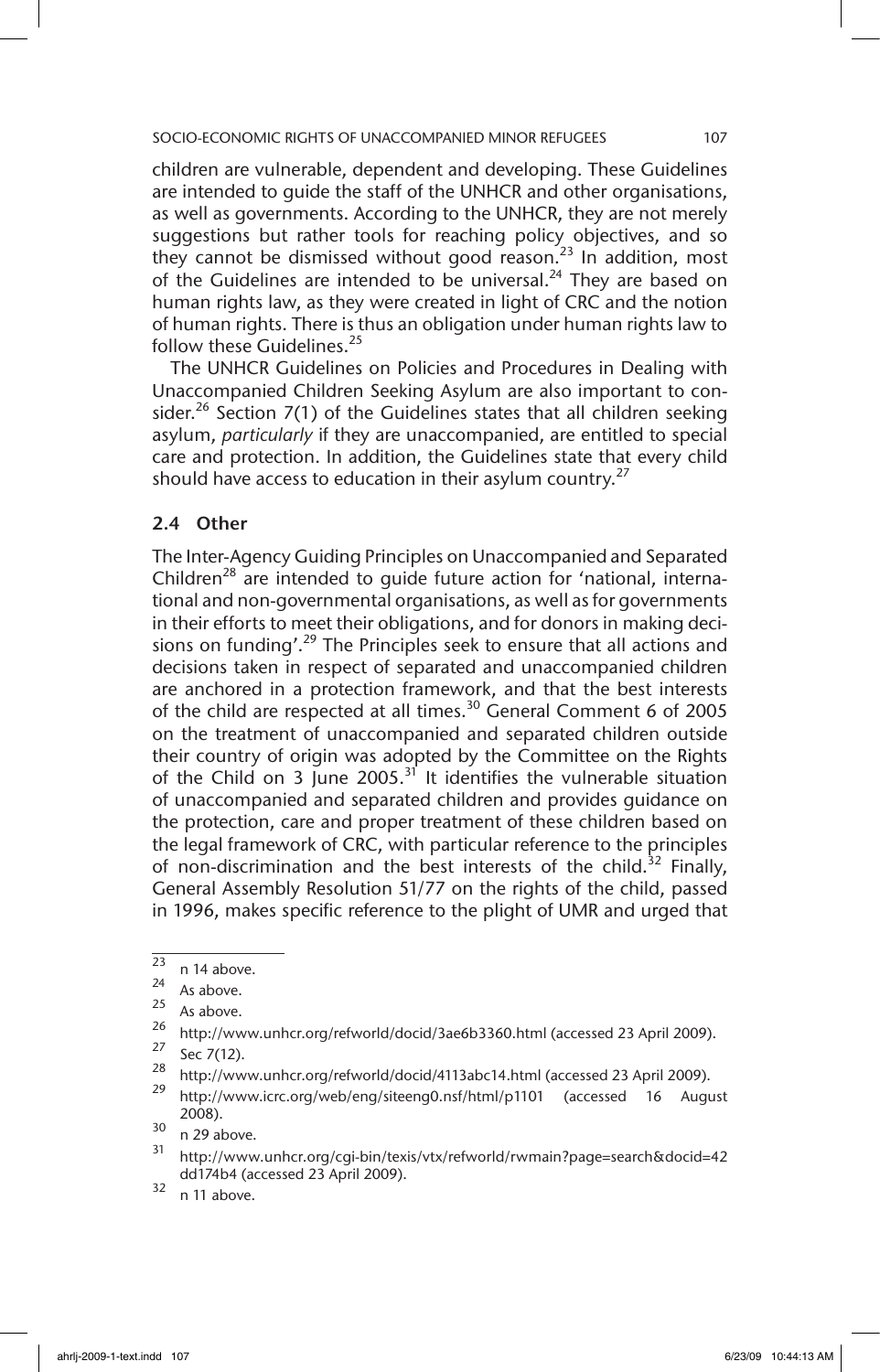co-ordinated efforts be made by all agencies to address their specific needs as 'the [CRC] itself calls for co-operation in protection, care and tracing of unaccompanied minors, and the Committee on the Rights of the Child attaches great importance to [their] situation'.<sup>33</sup>

# 3 The problem of access to socio-economic rights of unaccompanied minor refugees: The cases of South Africa and Ghana

Despite the existence of legal instruments which provide for special care and assistance in the case of UMR, the plight of UMR has largely been ignored by the international community. Various international instruments touch on the issue, and can be used in advocating for the rights of these children, but there is no specific instrument or body which regulates the treatment of UMR. The UNHCR - the primary actor responsible for the assistance and protection of refugees — has used international law as the basis for specific guidelines to protect refugee children, yet these guidelines are not always followed. They do not constitute 'hard international law' and so there are no sanctions, and few consequences attached to the lack of implementation. According to Ressler *et al*: 34

[I]n a number of emergencies, unaccompanied children have been left without food, medical care, shelter ... in these and other instances, relevant national and international law has been ignored and violated by those who have acted or should have acted upon the children.

Although it is clear that the law requiring special care and protection of UMR exists, it is also clear that the law is not always implemented and that many UMR suffer as a result. In addition, the Guidelines and Principles set by agencies such as the UNHCR and CRC are also not always followed: Ressler *et a*l 35 have stated that

[i]n many past emergencies ... policy and programme staff have not been prepared to make these decisions and have been uncertain as to what actions should be taken, and, therefore, some unaccompanied children have received no help at all ... where there has been assistance, it has sometimes been inadequate or misdirected.

This section seeks to demonstrate that maltreatment of UMR does occur. It explains the treatment of UMR in South Africa, a relatively wealthy African state, in a recent refugee emergency. It also explains the treatment of UMR in Ghana, a poorer African state, where refugees have resided in a camp situation for approximately 20 years and the situation is no longer considered an emergency. These two countries

 $\frac{33}{34}$  n 11 above.

Ressler *et al* (n 7 above) 300.

<sup>35</sup> Ressler *et al* (n 7 above) 4.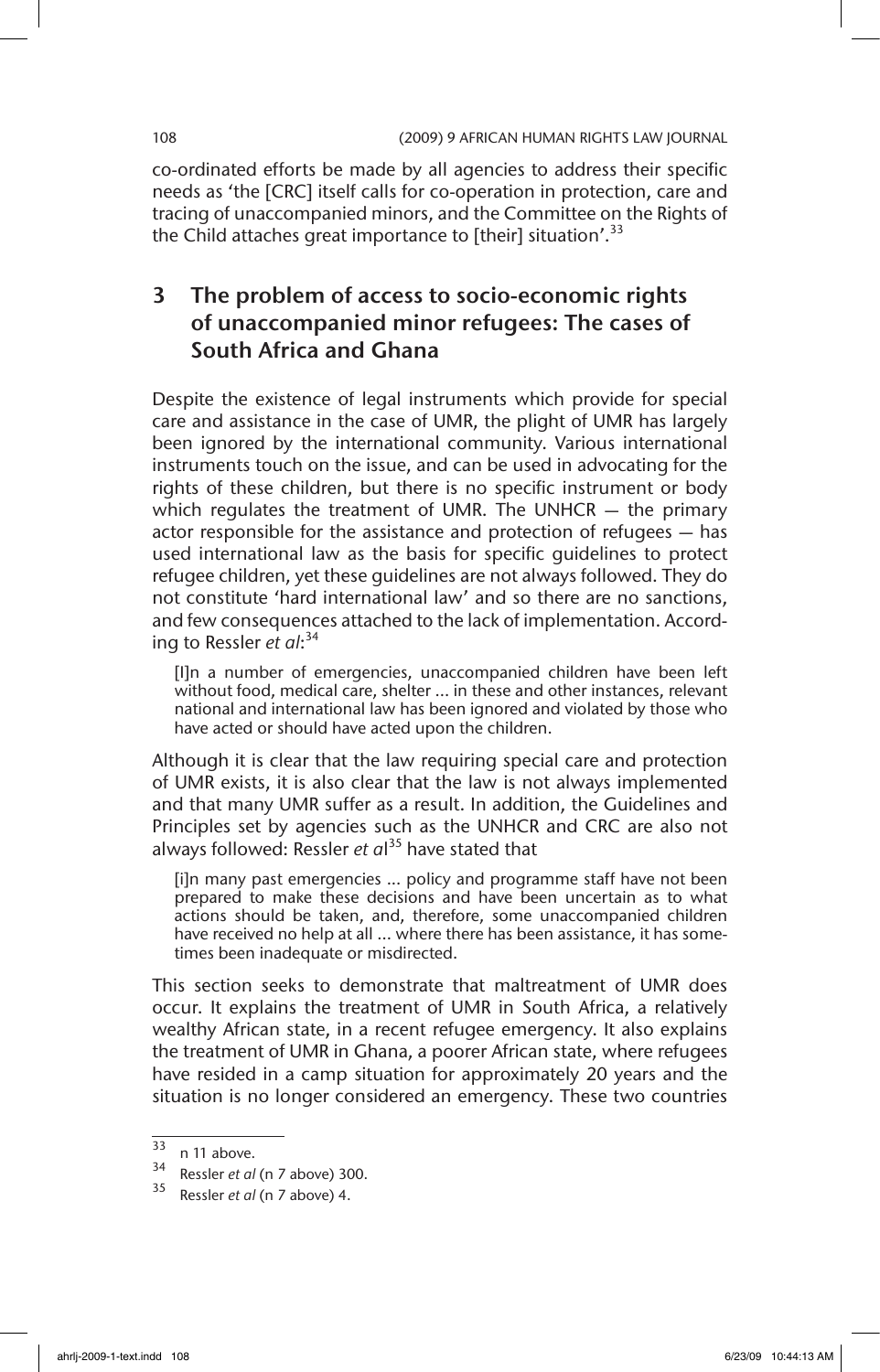were chosen in order to demonstrate that in either type of national economy, and in either type of refugee crisis, UMR are still lost in the system, despite the efforts of the parties involved. This section will study the access that UMR have to education, healthcare, food and water, and sanitation and shelter in order to address the realisation of the socio-economic rights of UMR.

# 3.1 South Africa

# 3.1.1 General

According to Landau and Jacobsen, 'since its transition to majority rule in 1994, South Africa has become the destination for tens of thousands of migrants and refugees from across the African continent'.<sup>36</sup> In fact, according to the International Office for Migration, there are more than 125 000 registered refugees in South Africa. $37$  Yet many refugees are faced with maltreatment at the hands of the police and South African citizens. Many refugee advocates 'frequently criticise the police and the Department of Home Affairs for their treatment of refugees ... the data indicate that such complaints are justified'.<sup>38</sup> In 2008, the number of refugees entering South Africa drastically increased due to the political crisis in neighbouring Zimbabwe. This influx of Zimbabwean refugees into South Africa was described by government as a 'serious problem' requiring action.<sup>39</sup> In addition, refugees living in South Africa faced increased challenges in 2008 due to the outbreak of xenophobia and xenophobia-related attacks. The UNHCR stated that in May 2008, during a period of only two weeks, more than 17 000 people, including refugees and asylum seekers, were estimated to have fled xenophobic attacks. According to the UNCHR, this group was in urgent need of assistance and protection.

Amongst this group of refugees in South Africa, there are a number of UMR. Lawyers for Human Rights, together with partner non-governmental organisations (NGOs), stated that there are 'a few hundred'<sup>40</sup> living in Musina alone, a town bordering Zimbabwe. In August 2008, a Child Protection Rapid Assessment was carried out in the Musina municipality. The assessment concluded that more than 600 unaccompanied children were living in the town of Musina, more than 200 of whom had arrived in the previous month from neighbouring Zimbabwe. Save the Children's Resource Centre in Musina alone registered

<sup>36</sup> L Landau & K Jacobsen 'Refugees in the new Johannesburg' (2004) 19 *Forced Migration Review* 44.

<sup>&</sup>lt;sup>37</sup> http://www.polity.org.za/article.php?a\_id=134092 (accessed 14 September 2008).

 $\frac{38}{39}$  Landau & Jacobsen (n 36 above) 45.

<sup>39</sup> http://www.news24.com/News24/Africa/Zimbabwe/0,,2-11-1662\_2158024,00. html (accessed 15 September 2008).

<sup>40</sup> E-mail from an employee at Lawyers for Human Rights, South Africa, 1 October 2008.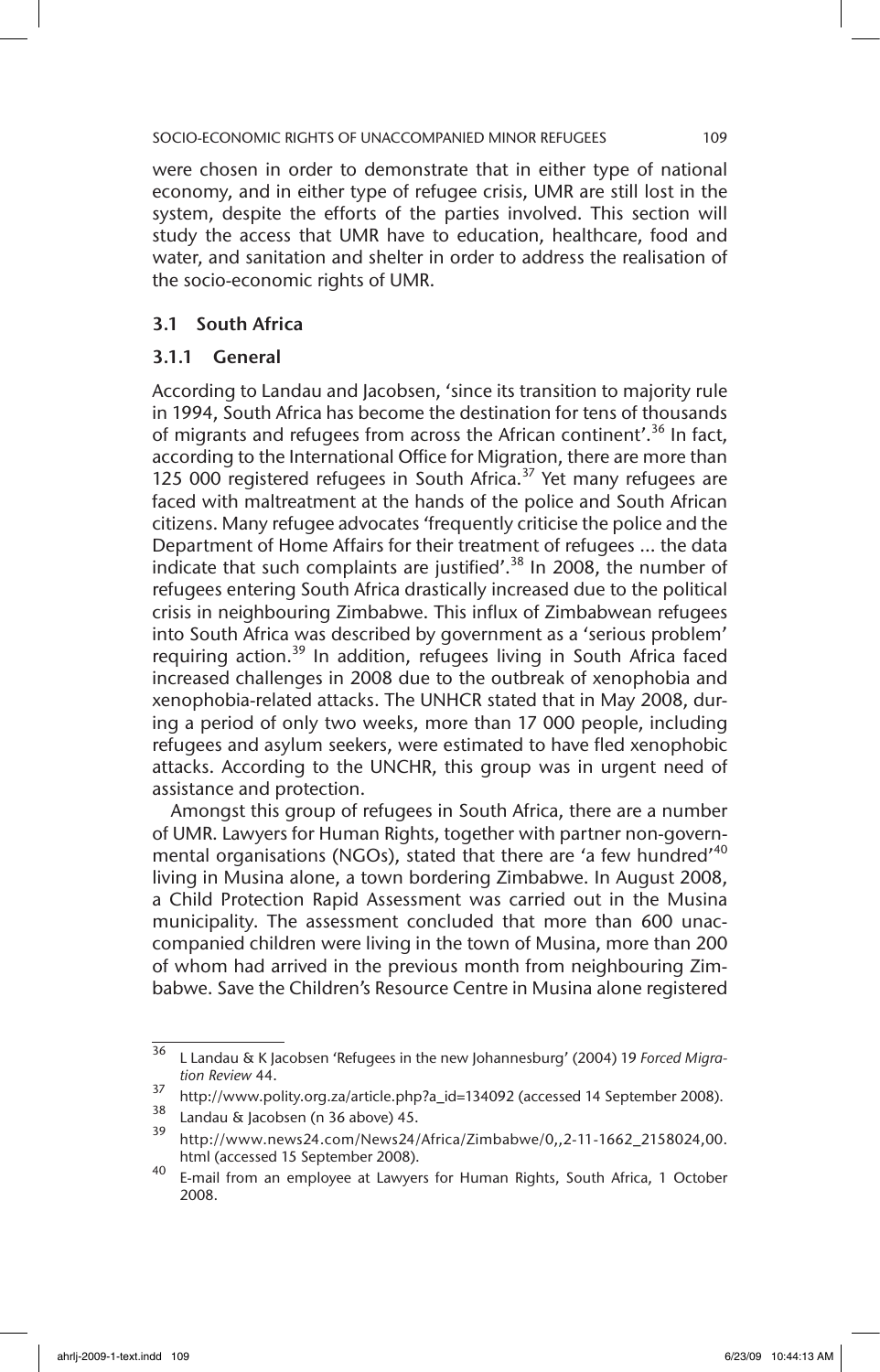60 new unaccompanied children from Zimbabwe in two months, $41$ and the Centre for Positive Care, a local NGO, has registered over 1 000 unaccompanied children from Zimbabwe since it opened its doors in 2004.<sup>42</sup> Ninety-two percent of these unaccompanied children were found to be living on the streets or in other dangerous places, such as the bushes, and yet services for these children were found to be *ad hoc* and reactive as opposed to proactive.<sup>43</sup> There is therefore no doubt that UMR do exist in the current refugee emergency in South Africa.

### 3.1.2 Education

Legally, child refugees living in South Africa are entitled to an education; however, many do not gain access to state schools. Thirty-five percent of children who enter South Africa as refugees do not attend school due to the problems of school fees, schools being under-resourced, and the language in which the school operates.<sup>44</sup> At eight refugee sites established in Cape Town, children have had no access to education.<sup>45</sup> In Johannesburg, there are 110 children who have been denied access to state schools. They are currently enrolled at a school which runs classes in the afternoons for refugee children who otherwise would have no education at all.<sup>46</sup> The school is run by a group of civil society organisations.

In the Child Protection Rapid Assessment for UMR conducted in 2008, it was established that the lack of access to education was a recurrent issue. Apparently refugee children were asked to provide documents, such as birth certificates, as a pre-condition to their enrolment, documents which UMR seldom had. Even when UMR do enrol, school drop-out rates are high, partly because of language barriers but mainly because, in the absence of adequate care structures, unaccompanied children need to earn an income to survive. $47$  In urban and rural areas alike, schools do not have the capacity or space to accommodate the large number of new arrivals from Zimbabwe and need support and

 $\frac{41}{41}$  Child Protection Rapid Assessment Musina Municipality Limpopo Province, South Africa, August 2008.

 $42$  As above.

 $43$  As above.

http://www.sagoodnews.co.za/education/school\_offers\_hope\_to\_child\_refugees. html (accessed 15 September 2008).

<sup>45</sup> http://64.233.183.104/search?q=cache:QXnKvsPVZ4J:www.tac.org.za/community/ files/file/xenophobia/MEMORANDUM%2520TO%2520THE%2520MINISTER%2520 OF%2520EDUCATION%2520FROM%2520THE%2520JOINT%2520REFUGEE%2520 LEADERSHIP%2520COMMITTEE%2520OF%2520THE%2520WESTERN%2520CAPE. pdf+Memorandum+to+the+Minister+of+Education+from+the+Joint+Refugee+Lead ership+Committee+of+the+Western+Cape+24+July+2008.&hl=en&ct=clnk&cd=1& gl=gh (accessed 15 September 2008).

 $\frac{46}{47}$  n 44 above.

<sup>47</sup> n 41 above.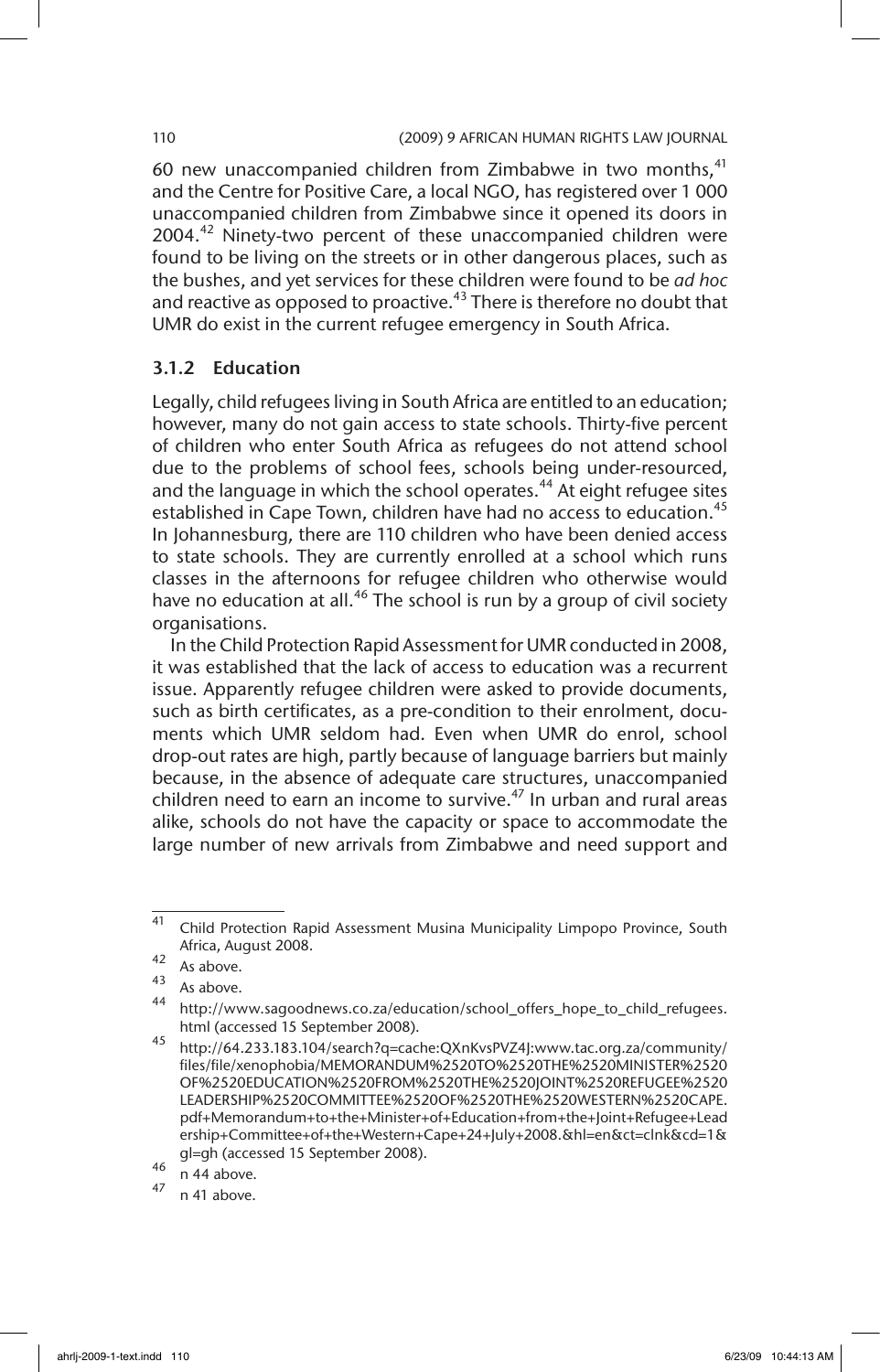training if they are to fulfil their constitutional obligation to provide basic education to all children.<sup>48</sup>

# 3.1.3 Healthcare

For UMR arriving from Zimbabwe, there is one public hospital and one clinic in Musina, as well as a presence of *Médecins Sans Frontières* (MSF) in townships and farming areas. $49$  Access to healthcare facilities for unaccompanied children was not a major issue in theory, although many had never tried to access these in practice. Children who had used the facilities reported having been treated adequately and receiving the drugs they needed. Many children said that language barriers posed a problem and that they were too scared of deportation to access any government service. $50$  MSF has reported that only accompanied South African children report for consultations as there is a problem with reaching unaccompanied children.<sup>51</sup>

### 3.1.4 Food and water

UMR who were displaced in South Africa were sheltered in sites set up around the country. Yet some of these sites were not provided with food, and other sites which were provided with food did not necessarily provide appropriate food.<sup>52</sup> According to a human rights advocate working in South Africa, 'it took a few days for management to realise that different religions could not eat certain foods'.<sup>53</sup> For the UMR entering South Africa from Zimbabwe, access to food was also a problem. In Musina there were numerous feeding schemes making feeding available to unaccompanied children. Nevertheless, securing access to food was mentioned as a problem by some children, especially girls working on neighbouring farms, who do not benefit from feeding schemes and are only provided with food when there is work available.<sup>54</sup> Although there are certainly projects in place to feed UMR, it must be noted that they are all run by civil society and faithbased organisations and not by the South African government nor the UNHCR; and that they are not sufficient to address the nutrition needs of all the UMR living in northern South Africa.<sup>55</sup>

- $^{49}$  As above.
- $50$  As above.
- $\frac{31}{52}$  As above.
- $\frac{52}{53}$  n 40 above.
- $\frac{53}{54}$  As above.
- $\frac{34}{55}$  n 41 above.
- As above.

 $48$  As above.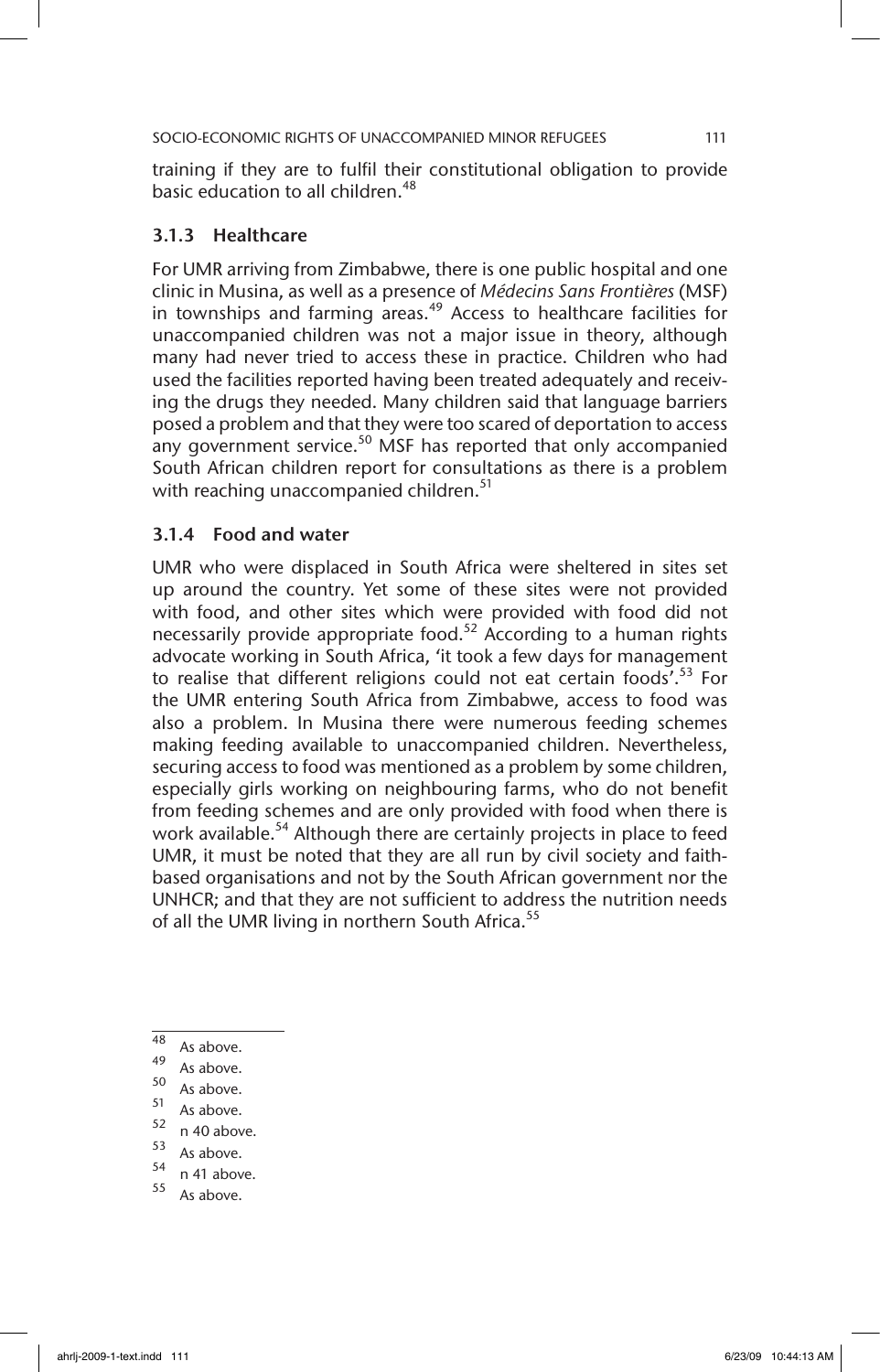### 3.1.5 Sanitation and shelter

There is a chronic shortage of shelter for refugees in South Africa, both for UMR entering the country and UMR displaced due to xenophobia. Hundreds of children are left with no access to shelter at all and have to sleep in the streets or in the bush. Not only are these shelters insufficient in the number of UMR that they cater for, but also due to the fact that they only provide shelter for boys.<sup>56</sup> Regarding UMR who have been displaced within South Africa, sites have been set up around the country to accommodate the refugees but still there are refugees, specifically UMR, who are left without shelter. In Cape Town, 150 refugees were at one point living on the street, even though 15 community halls in the province were already housing refugees.<sup>57</sup> Displaced refugees in Cape Town, Salt River and Muizenberg are currently living in mosques, NGO offices and accommodation paid for by NGOs, yet there is an increasing likelihood that, due to the lack of funds, these groups will 'end up sleeping outside in the cold and rain'.58 Another problem is that refugees already in sites are at risk of being evicted from the sites, or having the sites closed down by the government. In August 2008, the Department of Home Affairs requested refugees in Johannesburg shelters to sign a document which stated that refugees who registered at camps would lose their rights to social assistance. Those who questioned the documents, or refused to sign them, were immediately sent to the Lindela deportation centre. It is, however, illegal to deport refugees, and so the group were released on the side of the highway with no money.<sup>59</sup> In addition, hundreds of refugees and asylum-seekers at the Klerksoord temporary shelter sought answers from the United Nations (UN) and government after the tents in which they had been living were removed with no warning and no government or UN officials were visible on site.<sup>60</sup> These cases illustrate the disregard with which the right to shelter of refugees is considered in South Africa.

### 3.2 Ghana

### 3.2.1 General

Buduburam is a refugee camp that was established in 1990. It is located just west of the town Kosoa, 30 miles from the capital city of Accra. It was founded on 140 acres of land, which initially was

<sup>56</sup> As above.

<sup>57</sup> http://www.mg.co.za/article/2008-06-12-cape-officials-to-meet-on-refugee-crisis (accessed 14 September 2008).

<sup>58</sup> http://www.tac.org.za/community/node/2343 (accessed 4 October 2008).

http://www.lhr.org.za/news/2008/refugees-make-mistake-knowing-their-rightsbusiness-day (accessed 14 September 2008).

<sup>60</sup> http://www.iol.co.za/index.php?art\_id=nw20081006172807464C184214 (accessed 4 October 2008).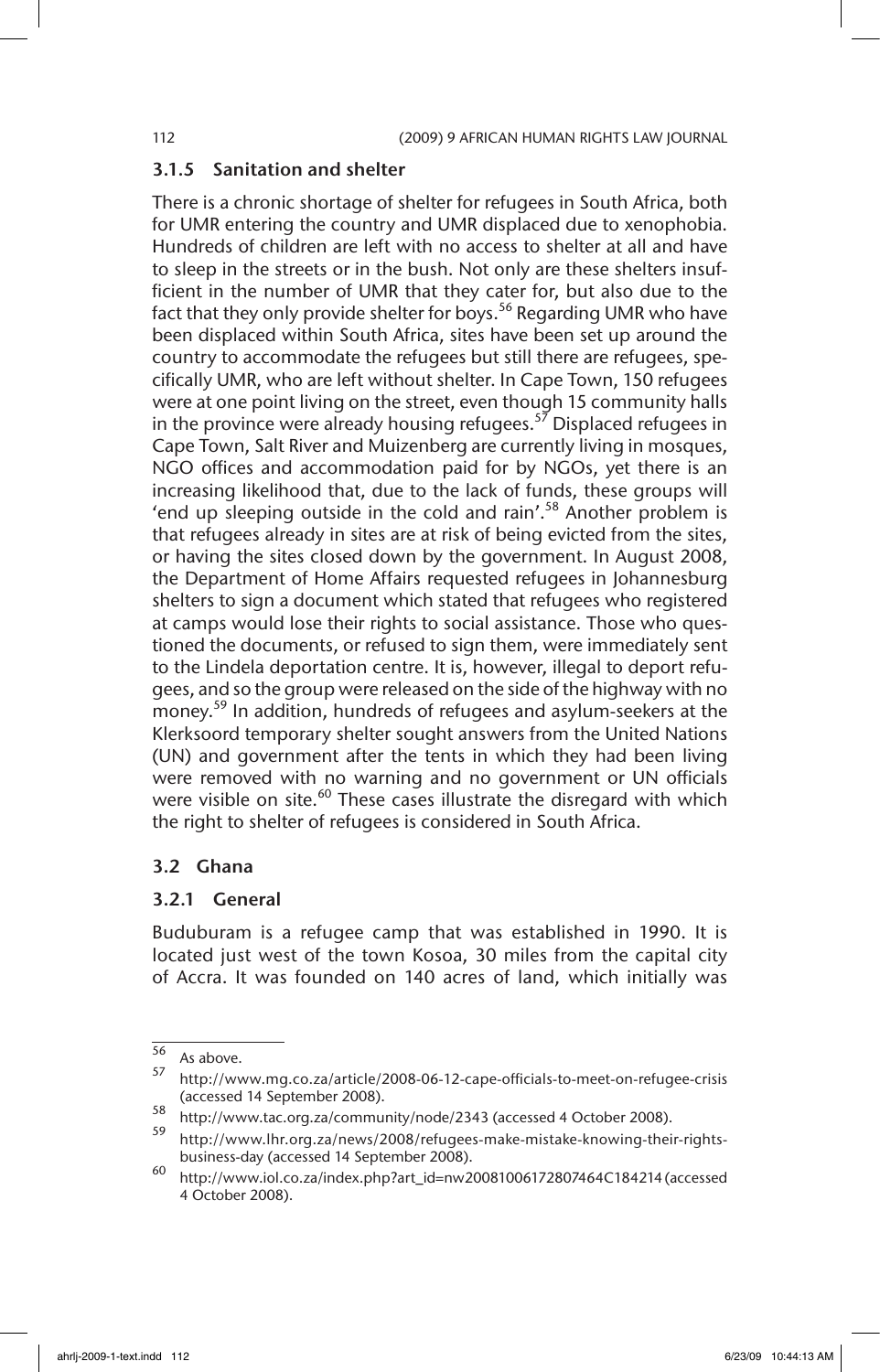intended to serve 3 000 refugees only.<sup>61</sup> Despite its size, the camp soon became home to approximately 42 000 refugees, although this number is now significantly reduced due to UNHCR efforts to encourage resettlement and repatriation.<sup>62</sup> As a result, the refugees live in an environment of poor sanitation, overcrowded and under-resourced schools, expensive and limited access to healthcare, and a lack of vocational opportunities.<sup>63</sup> Most of the refugees in Buduburam are Liberians who fled to Ghana during the 18 year-long civil war in their country. The camp is characterised by dirt roads, cinder-block houses, sporadic electricity and very little running water.<sup>64</sup> As a result of this poor environment, many of the hundreds of unaccompanied children living in the camp are uneducated and often work as child labourers.<sup>65</sup> It is clear that there are many 'orphans and children without quardians<sup>'66</sup> living in Buduburam, but it is unclear what the exact figures are as the children are being resettled, repatriated, reunited with family, or they are simply lost within the system. Reverend Osei-Agyemang stated in 2004 that there were 214 children in the camp who had been separated from their parents as a result of the conflict in Liberia, as well as a group of 569 children who 'accompanied their parents to Ghana, but were abandoned, and had to fend for themselves as a result'.<sup>67</sup> An employee of an orphanage at the camp has stated that 'there are so many of them [UMR], but it is difficult to trace them all'.<sup>68</sup> There is an official UNHCR list of unaccompanied and separated children which, as of 2003, showed that there were at least 700 separated and unaccompanied children between the ages of one and 20 at the camp.<sup>69</sup> The Liberian Welfare Council believes, however, that this list is not complete as many more UMR exist and are simply not documented.<sup>70</sup>

<sup>61</sup> http://www.brcinternational.org/ (accessed 15 September 2008).

 $^{62}$  Personal observations, August–October 2008.

 $\begin{array}{c} 63 \text{ }$  n 61 above.

 $^{64}$  http://www.childrenbetterway.org/ (accessed 15 August 2008).

In Buduburam, there are children who earn a living by pushing rented wheelbarrows full of goods for shopowners. These children are often orphans with nowhere to sleep, and no money or time to attend school. ('Children push wheelbarrows to survive in Buduburam' *The Vision* 21 May 2007; 'Survival of the fittest: Pushing wheelbarrows to live in Buduburam' *The Vision* 4 August 2007).

<sup>66</sup> LS Nyan 'Teacher volunteers for Buduburam' (2004) 1 *ExileNews* 6.

<sup>67</sup> AA Dulleh 'Child rights abuses at Buduburam' (2004) 1 *ExileNews* 7.

Interview with employee at ARCH, 3 October 2008, ARCH premises, Buduburam camp.

<sup>69</sup> Interview with social welfare officer, 26 September 2008, Social Welfare Office, Buduburam camp.

<sup>&</sup>lt;sup>70</sup> 'Survival of the fittest' (n 65 above).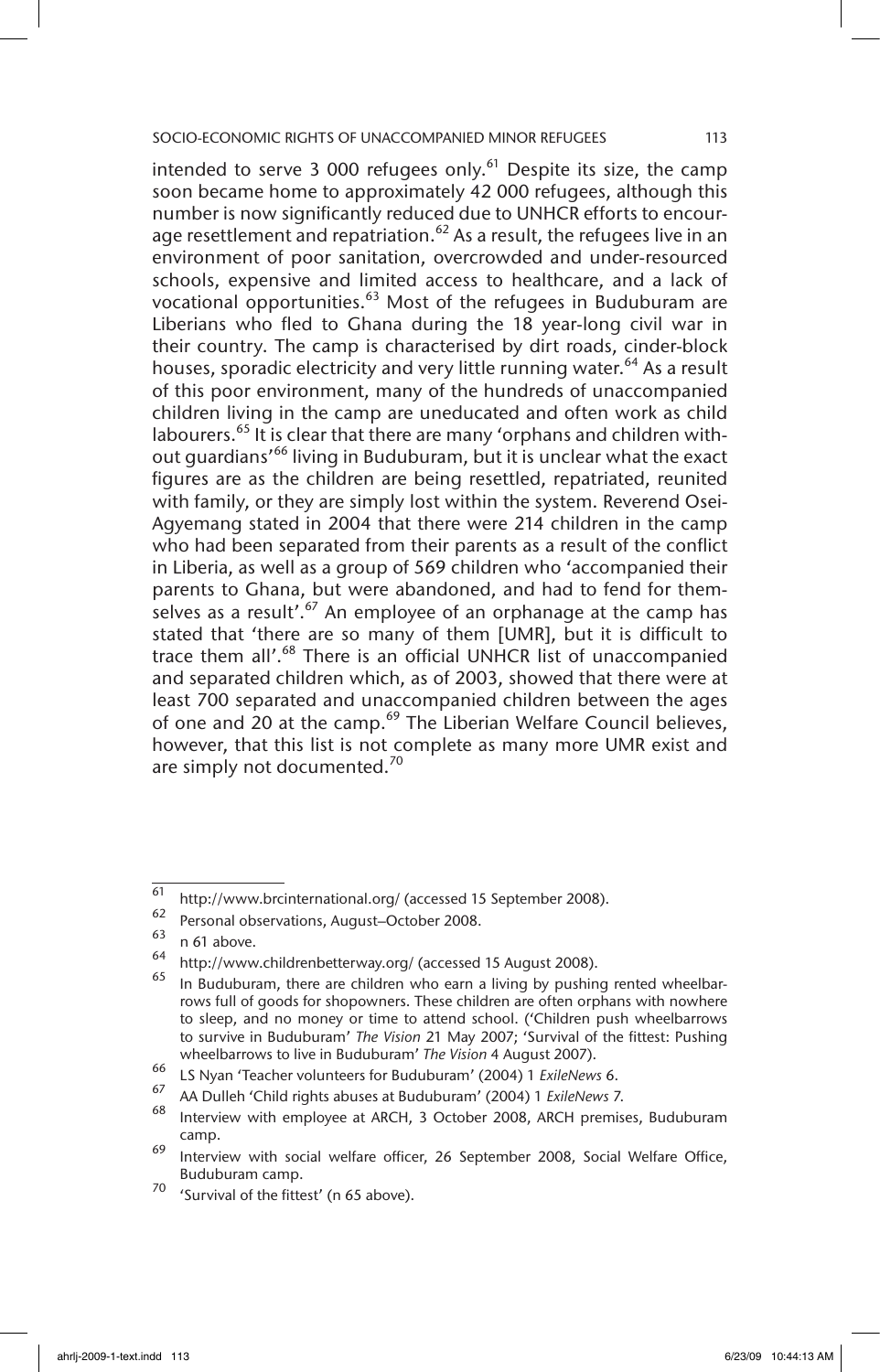### 3.2.2 Education

There are numerous schools in Buduburam, both at primary and secondary level (although there are notably fewer secondary schools), $^{71}$ which provide the children in the camp with education. Education is not free, however, and most families cannot afford to pay the tuition fees.<sup>72</sup> The UNHCR built the Buduburam Senior Secondary and the Buduburam Junior Secondary School in the camp, but they handed over management of the school to the Liberian Welfare Council, and the fees are now too expensive for most refugees. CBW has built a school, which is the cheapest in the camp, but it only caters for up to the end of grade 9 level.<sup>73</sup> Even where children are able to attend school, the quality of their education is questionable. Existing classrooms are overcrowded, with the student/classroom ratio sometimes being as high as 130:1, although usually it is 50:1. There are inadequate instructional materials, a lack of school administration, a student/ teacher ratio of approximately 90:1, and more than 70% of the teachers are untrained.<sup>74</sup>

In 2004 it was reported that 4 000 school-going children in the camp were not attending a school due to a lack of funds, $75$  and this figure must clearly incorporate UMR. Statistics for the 2003/2004 year showed that almost half of the children who had enrolled in schools dropped out 'due to the inability ... to pay school fees'.<sup>76</sup> Following the survey, the UNHCR committed itself to absorb 2 000 registered children into schools located in the camp, and to give similar assistance to the remaining 2 000 children after their registration.<sup>77</sup> The challenge to attend school is the greatest for UMR: They can rarely afford to go to school and, as a result, spend their time trying to earn money, or become involved in adult activities.<sup>78</sup>

Many kids living on their own … are vulnerable to exploitation and varying types of abuses, including child labour, prostitution and crimes … wayward children as young as 10 are seen pushing wheelbarrows while others, especially girls, go around [washing] clothes for a living.

Even UMR living in foster families may battle to attend school, as their foster parents receive no financial assistance in respect of the UMR.<sup>79</sup>

<sup>71</sup> 'How Liberians live on the camp at Buduburam in Ghana' *The Perspective* 14 June 2004.

<sup>72</sup> http://www.pointhope.org/site/c.fdKIIONoEmG/b.4323915/k.E6B9/Education.htm (accessed 27 September 2008).

 $\frac{73}{74}$  Interview with employee at CBW, 29 August 2008, CBW Offices, Buduburam camp.

 $^{74}$  n 71 above.

<sup>75</sup> AA Dulleh '4000 children out of school at Buduburam' (2004) 1 *ExileNews* 6.

 $\frac{76}{77}$  n 71 above.

 $\frac{77}{78}$  Dulleh (n 75 above) 6.

 $\frac{78}{79}$  n 71 above.

n 69 above.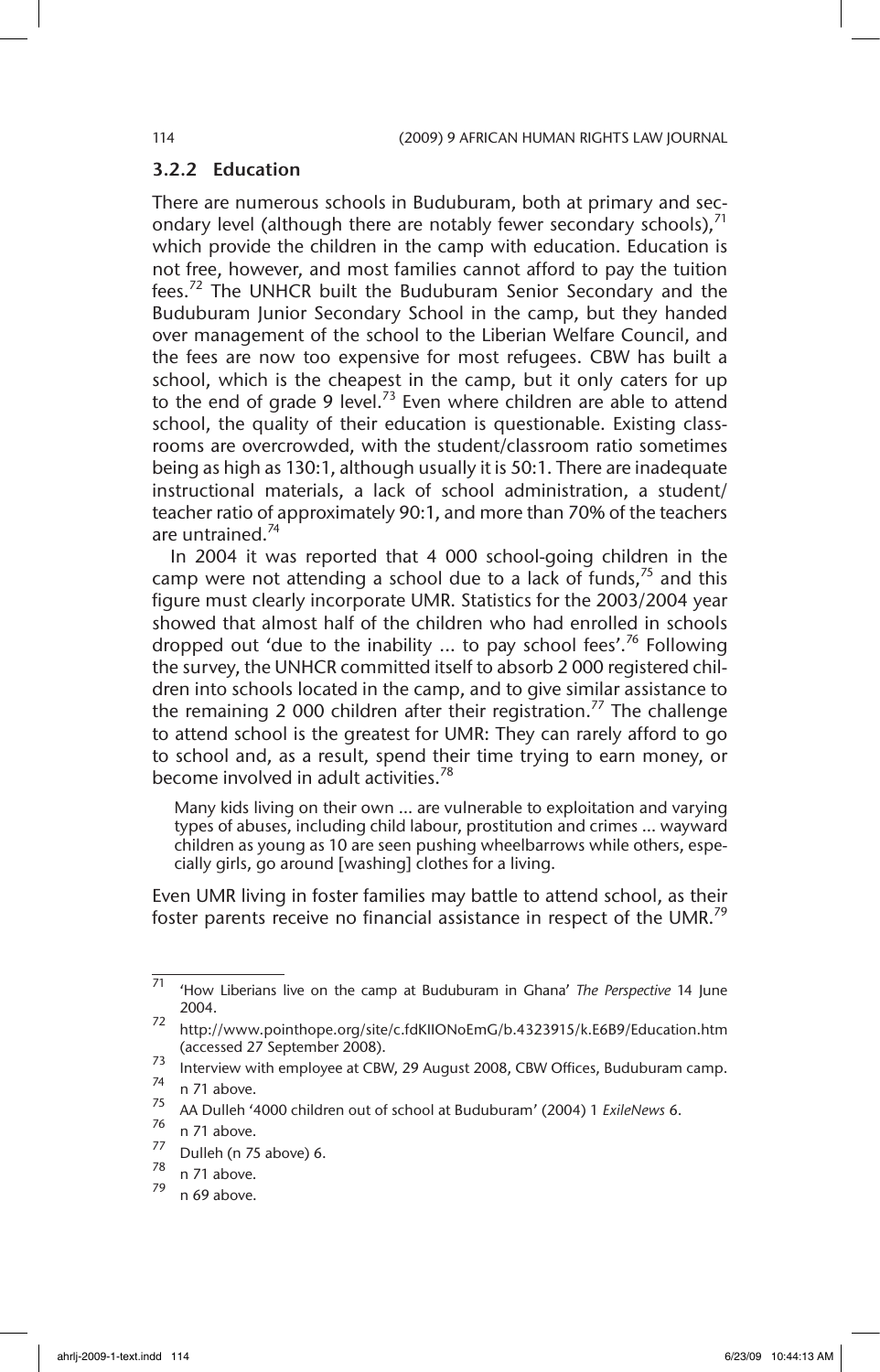Despite the high cost of education in the camp, NGOs and the UNHCR are attempting to send as many refugee children as possible, including UMR, to school. Claims are that there is one tuition-free school in the camp, namely the Carolyn A Miller Elementary School.<sup>80</sup> This study, however, is unable to confirm that this school does indeed provide free education, and some residents in the camp dispute this claim.<sup>81</sup>

# 3.2.3 Healthcare

'The healthcare system in the camp is grossly inadequate at best and terrible at worst.<sup>'82</sup> There is no free healthcare in the camp, and the healthcare which is provided at a fee is generally inadequate. Adequate healthcare is of great importance to the refugees in Buduburam. Statistics show that one in four children dies before the age of five, as 'the camp is plagued by waterborne diseases, malnutrition, malaria, and untreated sexually transmitted diseases'.<sup>83</sup> The UNHCR has reported that by 2004, 1 438 children were identified as suffering from micronutrient deficiencies, with 225 children seriously malnourished.<sup>84</sup> Despite this fact, the lack of funds means that people who need medical attention often go without it. $85$  Regarding the UNHCR clinic in the camp, 'residents see the clinic and its modern facilities as mere cosmetics intended to paint a good picture of the camp and UNHCR authorities'.<sup>86</sup> Despite this, it is reported that 95% of the children under five in the settlement have been vaccinated against measles.<sup>87</sup> Breast-feeding is generally promoted and the use of bottles discouraged, and children have been trained in basic personal hygiene.<sup>88</sup>

In a system where healthcare is not readily accessible, UMR often suffer. An officer at the Department of Social Welfare has stated that the UNHCR clinic in the camp has offered free treatment for UMR since 2004,<sup>89</sup> and an official at the National Catholic Secretariat stated that if a child is recommended to the clinic by Social Welfare as a UMR in need

<sup>&</sup>lt;sup>80</sup> Interview with employee at UNHCR, 7 October 2008, UNHCR offices, Accra.

Interview with employee at ARCH, 3 October 2008, ARCH premises, Buduburam camp and Interview with employee at CBW, 29 August 2008, CBW offices, Buduburam camp.

 $\frac{82}{83}$  n 71 above.

<sup>83</sup> http://www.pointhope.org/site/c.fdKIIONoEmG/b.4323909/k.C2D4/Medical.htm (accessed 27 September 2008).

 $^{84}$  n 71 above. The actual number is expected to be considerably higher.

 $\begin{array}{c} 85 \\ 86 \end{array}$  n 71 above.

 $\begin{matrix} 87 \\ 87 \end{matrix}$  As above.

 $\frac{87}{88}$  As above.

Results of a questionnaire posed to a volunteer who lived in Buduburam for three months working with refugee children, and to an employee of an NGO operating in Buduburam for the welfare of refugee children.

 $89$  n 71 above.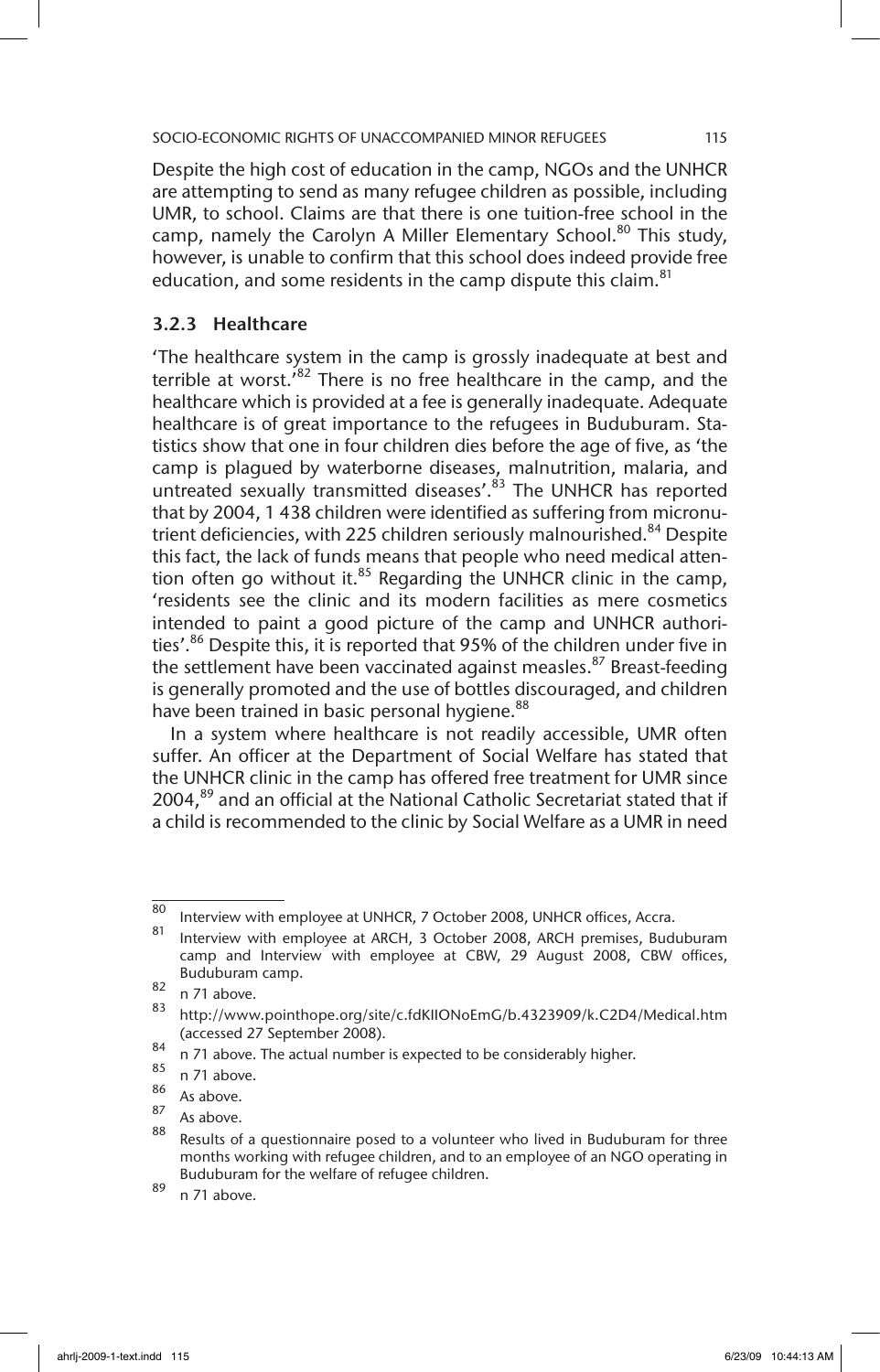of free treatment, the child receives free treatment.<sup>90</sup> Yet a resident in the camp, who is aware of issues affecting UMR, stated that 'everyone pays for everything, including the first consultation. UMR pay too, unless they are in an orphanage, then the orphanage pays.<sup> $91$ </sup> In addition, a newspaper article reported an unaccompanied minor in the camp as stating that 'mosquitoes are eating me up and I get sick sometimes ... I go to the clinic, but they ask for US \$10 ... so I have to push wheelbarrows to get money to get better.<sup> $22$ </sup> It is therefore unclear whether the principle of free treatment for UMR has been implemented.

### 3.2.4 Food and water

Food is the most pressing need facing refugees.  $93$  'In Buduburam, very few children ever get the luxury of a full and satisfying meal ... tiny portions of rice are just about the only thing that any of them ever get to eat.'<sup>94</sup> Most refugees can only afford one meal a day, often consisting of small onions and peppers, and perhaps one small piece of dried fish.<sup>95</sup> Even children who do get fed are not always given food of sufficient nutritional value to help build a healthy immune system. 'In Buduburam, the combination of starvation and disease kills one in four children under the age of five.<sup>'96</sup>

The availability and adequacy of water in Buduburam pose a serious problem. The UNHCR does not provide residents in the camp with water, $97$  and running water has only been introduced into the camp very recently (May  $2008)^{98}$  by the UNHCR and Point Hope, but it is not free as refugees have to pay for it per bucket.<sup>99</sup> Apparently the refugees are being charged the 'lowest possible price', but even this is sometimes too much.<sup>100</sup> Even where there are working taps, drainage around water points is inadequate.<sup>101</sup> Because of its cost, many refugees cannot afford to pay for water from commercially-operated

95 Personal observations, 26 September 2008.

 $\frac{1}{90}$  Interview with employee at NCS, 6 October 2008, National Catholic Secretariat, Accra.

<sup>91</sup> Interview with camp resident B, 26 September 2008, CBW quest house, Buduburam camp.

 $\frac{92}{93}$  n 70 above.

 $\frac{93}{94}$  n 73 above.

http://www.pointhope.org/site/c.fdKIIONoEmG/b.4323913/k.844F/Feed A Child. htm (accessed 27 September 2008).

 $\frac{96}{97}$  n 94 above.

 $\frac{97}{98}$  n 71 above.

http://www.pointhope.org/site/c.fdKIIONoEmG/b.4323927/k.8D2A/Living\_Waters. htm (accessed 27 September 2008).

 $\frac{99}{100}$  n 73 above.

 $\frac{100}{101}$  n 98 above.

n 88 above.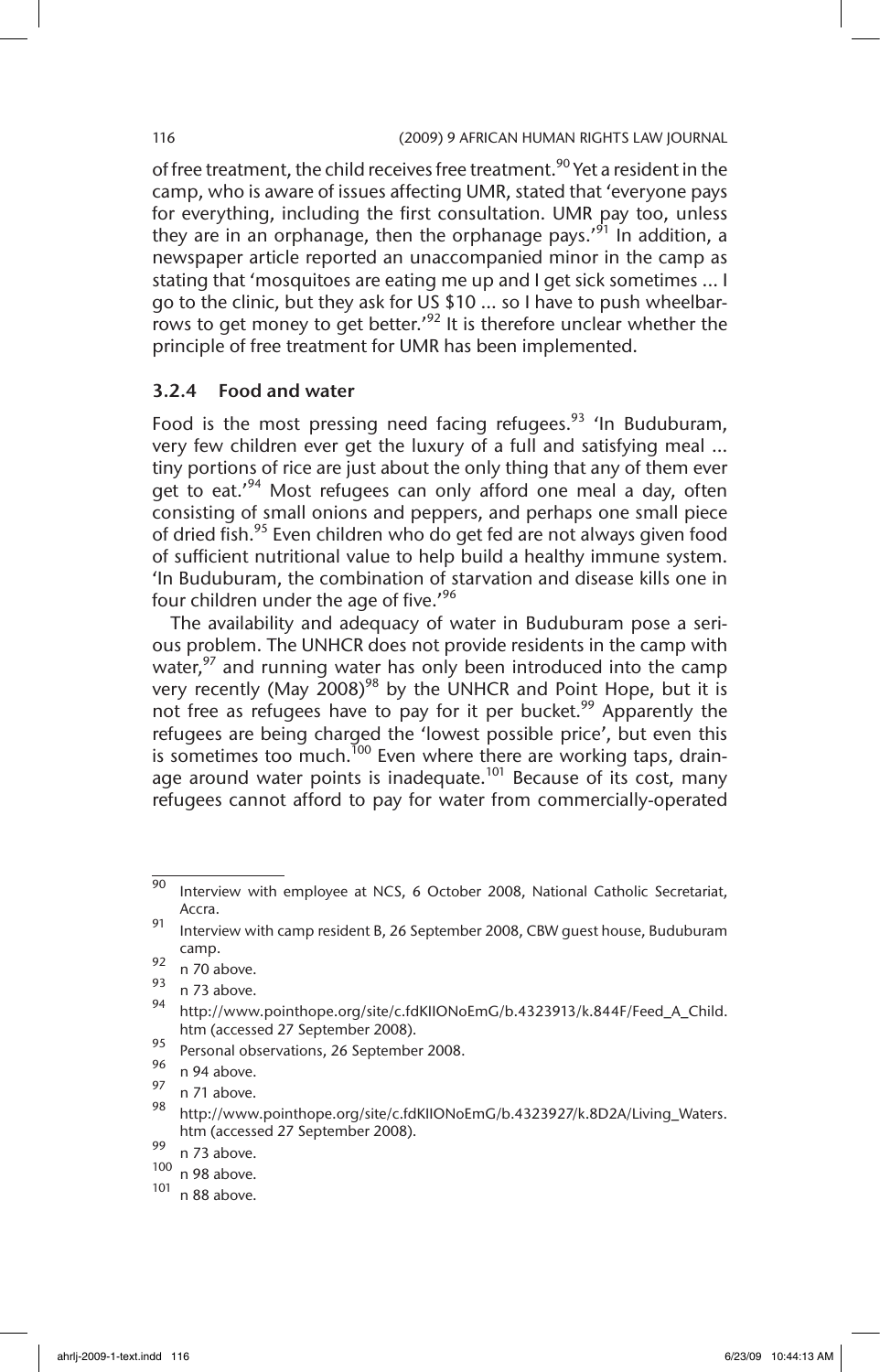mobile tankers or for potable water in plastic sachets, and so 'this leaves a considerable number of refugees without safe water'.<sup>102</sup>

# 3.2.5 Sanitation and shelter

There are not enough rubbish bins in Buduburam to handle the volume of garbage generated by the thousands of refugees who reside in the camp. In response to the obvious need for a refuse system, CBW has provided the camp with numerous rubbish bins.<sup>103</sup> Yet there is still litter all over the camp, with children playing in mounds of garbage. When it rains, litter is often swept into the water supply of the camp.<sup>104</sup> 'The inescapable filth in the camp contributes to the spread of disease and despair.<sup>'105</sup> According to an article written by Saah Charles N'Tow in The Perspective in 2004,<sup>106</sup> the two main sanitation problems facing the residents of the camp are limited or no latrine facilities and poor refuse collection and the lack of a functional waste management system. There are inadequate and unaffordable toilet facilities for refugees.

The UNHCR has identified various gaps in its services to refugees, including the need for additional toilets, fumigation, additional refuse collection points and the establishment of a waste disposal system and the distribution of soap to needy refugees. By 2004 the UNHCR had yet to address these gaps, and it is clear that by 2008 soap was still not being distributed to needy refugees.107 The general cleanliness of the camp is unsatisfactory, with certain areas of the camp prone to flooding. Children in the camp have not been sensitised to, or involved in, the cleaning and maintaining of sanitary facilities.<sup>108</sup> Residents in Buduburam pay for the use of public toilets, but in principle children under the age of 12 should not pay. Despite this, there are rumours that these children are still being made to pay.

# 4 Obstacles to implementation

Numerous obstacles to the full realisation of the socio-economic rights of UMR exist. The first obstacle concerns the law. In Ghana there are insufficient protections embodied in legislation, which results in an inferior system of protection for UMR. In South Africa the protections exist to some extent in law, yet the law is not always properly implemented. In addition, international law fails to expressly provide for the

 $\frac{102}{n}$  n 71 above.

 $103$  n 73 above.

<sup>104</sup> http://www.pointhope.org/site/c.fdKIIONoEmG/b.4323919/k.22A2/Sanitation.htm (accessed 27 September 2008).

 $105$  As above.

 $\frac{106}{107}$  n 71 above.<br> $\frac{107}{107}$  n 73 above.

n 73 above.

 $108$  n 88 above.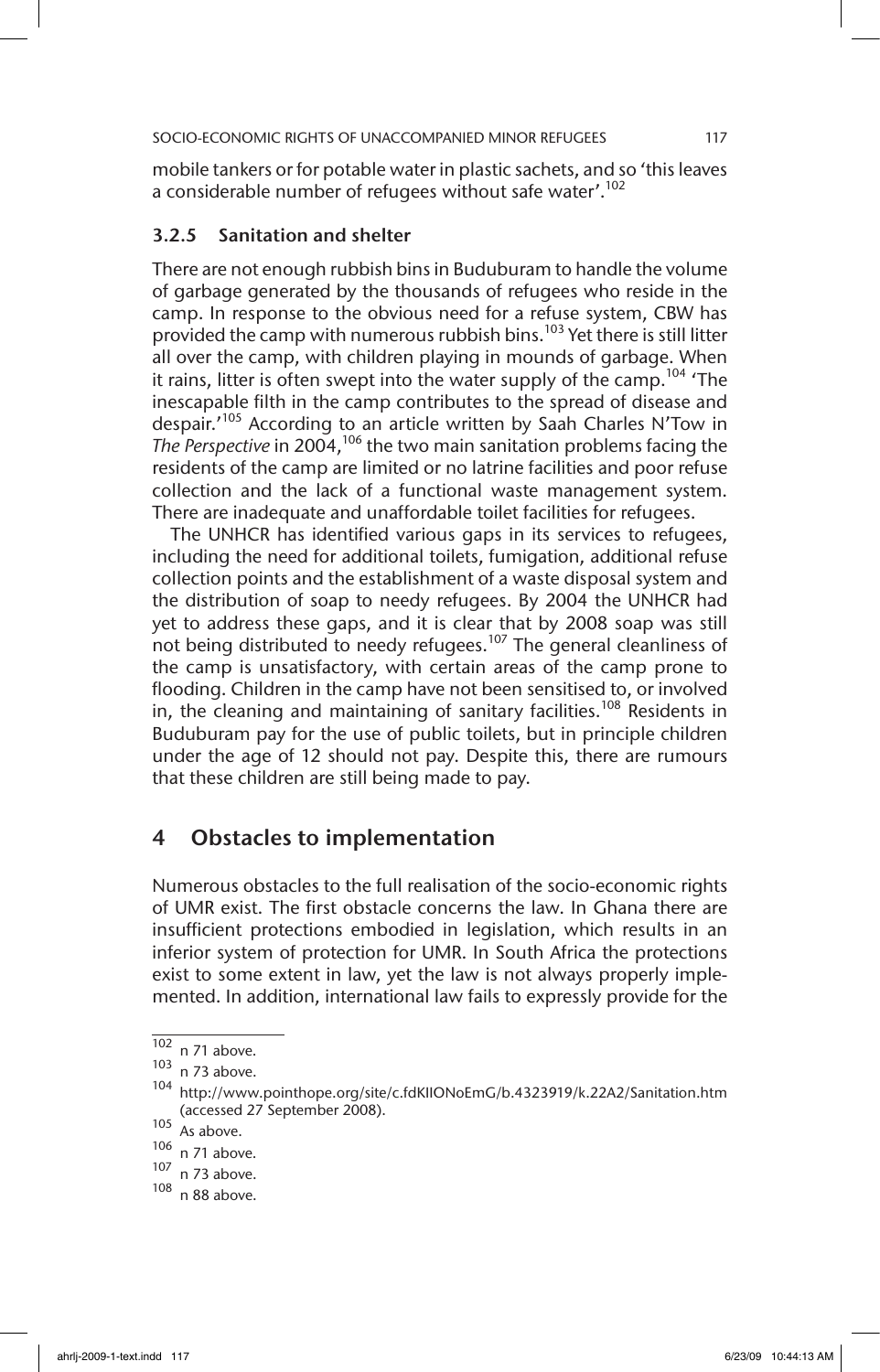protection of the rights of UMR. The second obstacle is the lack of financial resources. The parties involved in the protection of UMR often lack the necessary funds to adequately address their socio-economic needs. The third obstacle is presented by the limited capacity of the parties involved. Addressing the needs of UMR requires co-operation between various parties, but these parties sometimes lack the resources, regulation or direction to participate effectively, or to co-operate sufficiently. These three obstacles to the implementation of the socio-economic rights of UMR are addressed in detail below.

# 4.1 Legal obstacles

There are legal obstacles within both South African and Ghanaian domestic law. Firstly, the protections of the rights of UMR in South African law are extensive. These rights are expressly protected in the Constitution, in legislation, as well as in case law. The Refugees Act<sup>109</sup> came into effect in 2000, and includes special provisions for unaccompanied children.<sup>110</sup> Section 27 of the Act outlines the rights and obligations of refugees and asylum seekers. Both the Constitution and the Refugees Act guarantee and recognise the right of 'everyone' to access healthcare; refugees, asylum seekers and undocumented persons are therefore equally protected.<sup>111</sup> There is currently a Refugees Amendment Bill<sup>112</sup> which will incorporate the above-mentioned provisions of the Children's Act into the Refugees Act.113 In the case of *Centre for Child Law v Minister of Home Affairs,*114 the Court declared that all unaccompanied foreign children found in need of care should be dealt with in accordance with the provisions of the Child Care Act,  $115$  and the South African government is directly responsible for the socioeconomic and education needs of unaccompanied foreign children in South Africa, including the needs of refugee children. In the case of *Bishogo v The Minister of Social Development*, 116 it was held that there

 $\frac{109}{4}$  Act 130 of 1998.

<sup>110</sup> http://hrw.org/reports/2005/southafrica1105/4.htm (accessed 3 October 2008); see sec 32(1).

<sup>111</sup> Sec 27(g) Refugees Act & sec 28(1)(c) Constitution.

<sup>112</sup> The Refugees Amendment Act 33 of 2008 was assented to by the President of the Republic of South Africa on 26 November 2008. Sec 21A, as inserted into the Refugees Act by the Amendment Act, deals with the provision of care to unaccompanied children.

<sup>113</sup> Sec 21A.

 $114$  2005 (6) SA 50 (T).

<sup>115</sup> This has been replaced by the Children's Act 38 of 2005. The Children's Act is a far-reaching and progressive piece of legislation which requires in sec 151(1) that children regarded as in need of protection and care should be brought to the attention of the relevant authorities.

<sup>116</sup> Unreported Transvaal Provincial Division Case 9841/2005.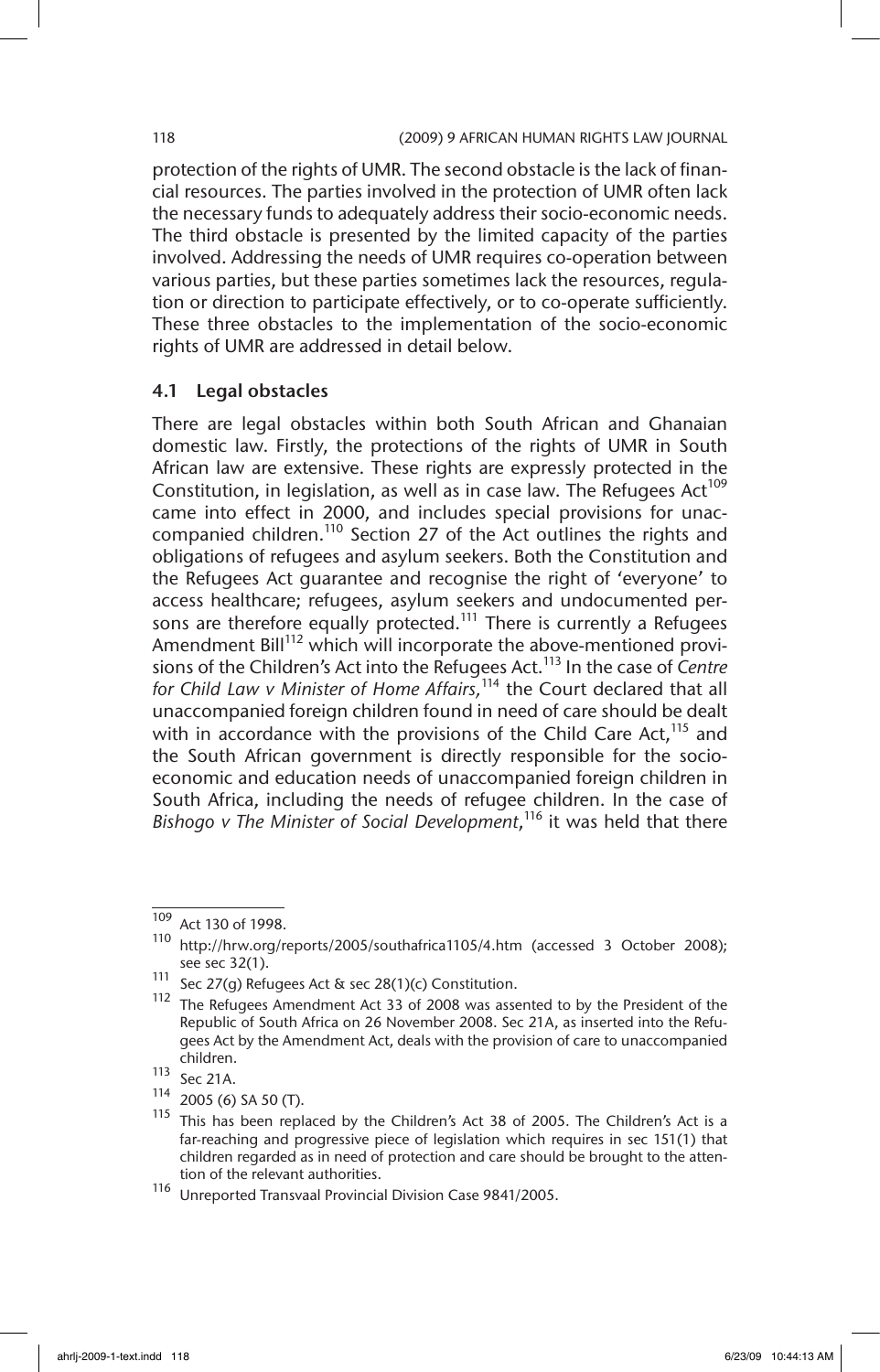should not be a bar on refugees accessing social services, whether the bar be direct or indirect.<sup>117</sup>

From the foregoing it is evident that the legal framework in South Africa adequately addresses the plight of UMR. Yet the law is not always adequately implemented. In a 2000 report commissioned by the UNHCR on the development of health and welfare policies for refugees in South Africa, $118$  there was concern that there is a lack of uniformity amongst government departments in dealing with UMR.<sup>119</sup> For example, the Children's Court in Johannesburg was not aware that it had jurisdiction over refugee children.<sup>120</sup> In addition, Home Affairs personnel at the Johannesburg Refugee Reception Office have been  $\frac{1}{2}$  accused of not assisting minors.<sup>121</sup> In the workshop summary of a recent strategy workshop, $122$  it was recorded that refugee children were not receiving support; there was no uniformity in the manner in which the Children's Court managed foster applications; and officials had poor management in government offices. The legal framework in South Africa for addressing UMR is extensive, yet the poor implementation of these laws is an obstacle to the realisation of the rights of UMR.

In Ghanaian law, there is a notable lack of references to the situation of UMR, or to refugee children in general. There is no specific reference to the rights of refugees in the 1992 Constitution. The Refugee Law of 1992 does not specifically mention UMR. The Children's Act 560 of 1998 $123$  makes no reference to the situation of refugee children. The only reference to refugees is in section 3, which states that no child shall be discriminated against because he or she is a refugee. In summary, there is no law in Ghana which sets out the rights of UMR or establishes what policy or guidelines will guide involved parties in the protection and treatment of UMR. This gap in the legal framework governing refugee children in Ghana certainly obstructs and inhibits the proper realisation of the rights of UMR living in the country.

Concerning the legal protection of UMR under international law, Goodwin-Gill states that 'neither the 1951 Convention nor CRC, so

 $\frac{117}{117}$  Children's Amendment Bill — public hearings in Gauteng, Braamfontein Recreation Centre, October 2006, submission by Lawyers for Human Rights.

 $118$  In January 2000, the Community Agency for Social Enquiry was commissioned by the UNHCR to undertake research to understand the existing situation, including an assessment of capacity and obstacles to the implementation of government health and welfare policy at national and provincial level, to examine government policies and practices regarding social service provision, and to develop guidelines to facilitate the implementation of government policy.

<sup>119</sup> Workshop Summary: ACESS KwaZulu-Natal Provincial Review and Strategy Workshop 20-21 April 2006.

<sup>120</sup> http://www.queensu.ca/samp/sampresources/migrationdocuments/documents/2001/dha.pdf (accessed 20 October 2008).

 $\frac{121}{122}$  As above.

 $\frac{122}{123}$  n 119 above.

<sup>123</sup> http://www.mowacghana.net/files/childrens\_act.pdf (accessed 29 April 2009).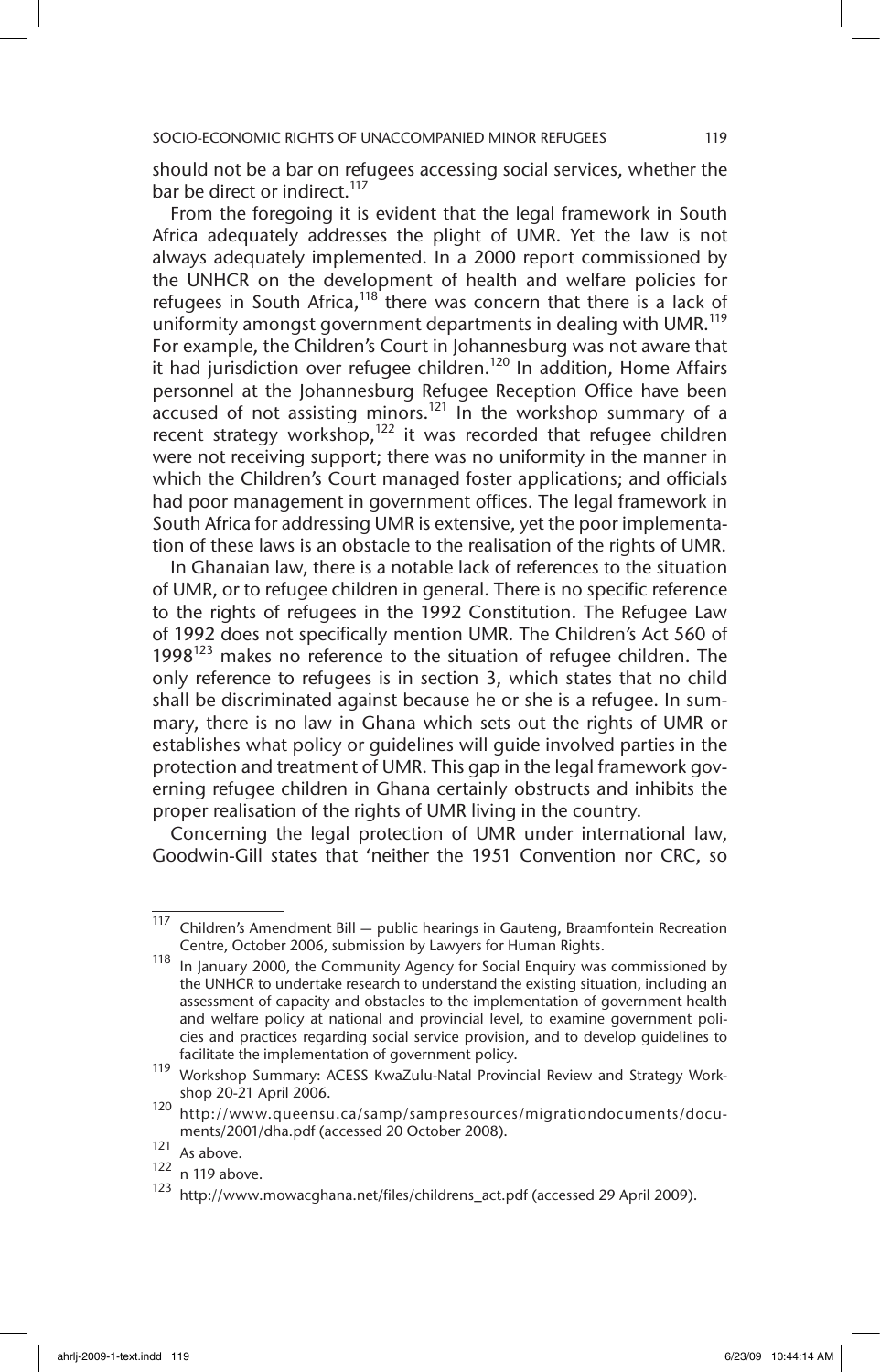far as they address the situation of children as refugees, provides an entirely satisfactory legal basis'.<sup>124</sup> Yet, international law must address the protection of refugees, as it is the role of international law to substitute its own protection for that which the country of origin or the host country is unable to provide.<sup>125</sup>

### 4.2 Financial obstacles

A lack of financial resources constitutes another obstacle to the implementation of the socio-economic rights of UMR. That much was evidenced by interviews conducted with an official at the UNHCR, Accra, and an officer at the Liberian Welfare Council in the Buduburam camp.<sup>126</sup> The UNHCR officer noted that the gaps which still exist in the treatment and protection of UMR in Ghana exist largely because of limitations of funding.<sup>127</sup> The officer at the Liberian Welfare Council in Buduburam camp, who works directly with issues affecting children, has stated that there are insufficient funds to help the children.<sup>128</sup> It is interesting to note that in discussions with various stakeholders, many concluded that the UNHCR is not spending enough of their money. They have the necessary funds but do not spend them wisely.

# 4.3 Capacity of parties involved

# 4.3.1 Government

Sovereign states have primary jurisdiction over UMR in their territory.<sup>129</sup> Governments in host countries are therefore under an obligation to ensure that UMR in their jurisdiction are protected and treated according to international standards.<sup>130</sup> In many countries, host governments fulfil this obligation by mandating the Department of Social Welfare, or its equivalent, to care for UMR.<sup>131</sup> For example, in Ghana there is a branch of the Department of Social Welfare in the Buduburam camp catering for the needs of UMR. $132$  This branch has assisted UMR by formalising informal fostering arrangements which existed prior to

<sup>124</sup> GS Goodwin-Gill *The refugee in international law* (1996) 257.

<sup>125</sup> Goodwin-Gill (n 124 above) 207.

 $126$  Interview with officer at Liberian Welfare Council, 6 October 2008, Liberian Welfare Council Office, Buduburam camp and interview with employee at UNHCR, 7 October 2008, UNHCR offices, Accra.

 $127$  n 80 above.

<sup>128</sup> n 70 above.

<sup>129</sup> Ressler *et al* (n 7 above) 207.

<sup>130</sup> Ressler *et al* (n 7 above) 300: 'The obligations for the care and protection of unaccompanied children fall in the first instance to the authorities of the state where the children are located.'

<sup>131</sup> Interview with Camp Manager, 26 September 2008, Camp Manager's Offices, Buduburam camp.

<sup>132</sup> Interview with officer at Liberian Welfare Council, 6 October 2008, Liberian Welfare Council Office, Buduburam camp.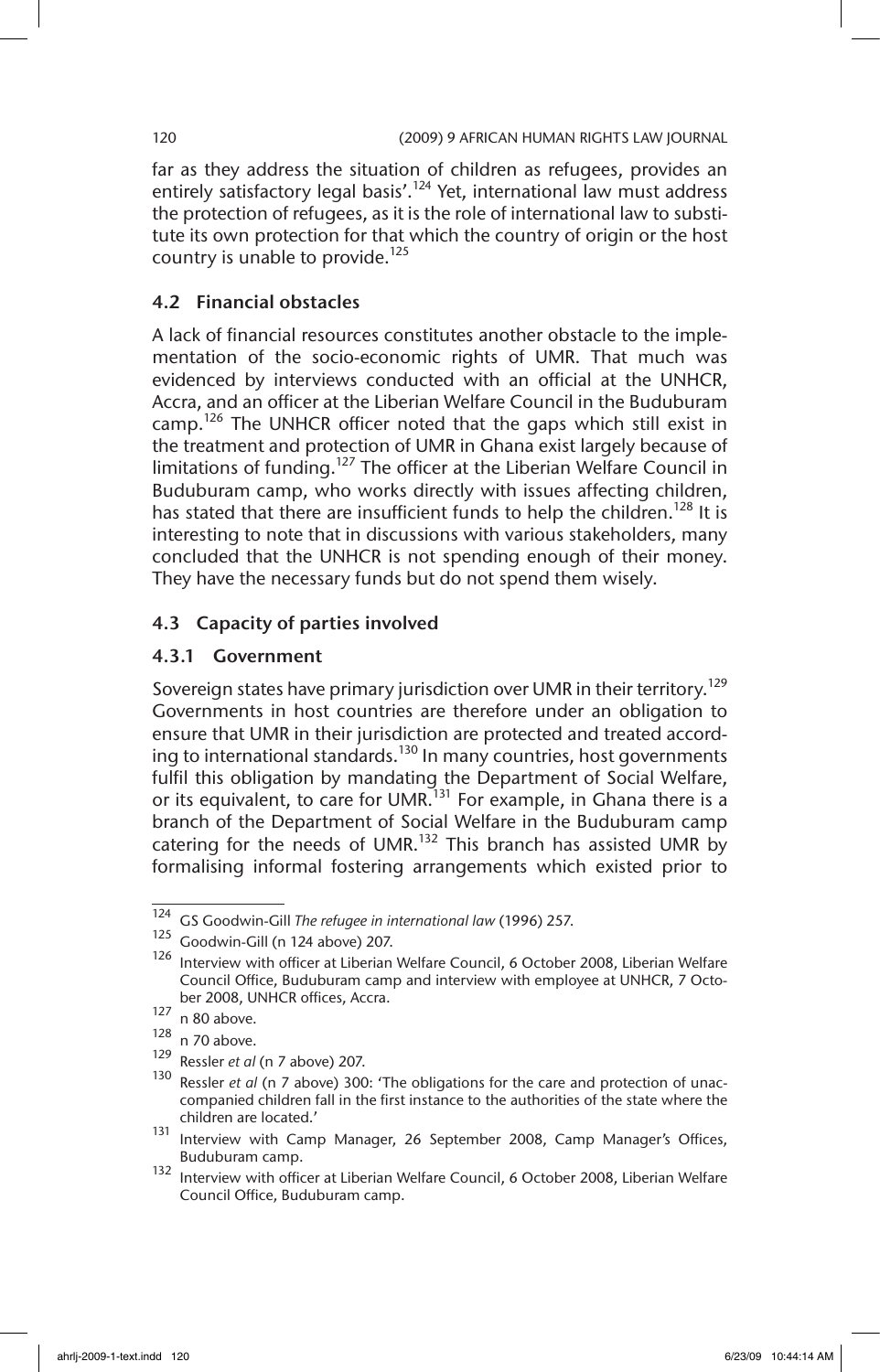Social Welfare's involvement, and they have, in conjunction with the UNHCR, set up a Fostering Committee to arrange formal fostering for the remaining UMR.<sup>133</sup> Yet, the work of the Department of Social Welfare alone is not sufficient. Prompt responses to refugee situations from governments are vital. Yet, in Ghana, a branch of the Department of Social Welfare was only established in Buduburam in 2003, many years after the camp itself was established.

In 2007, Jacob van Garderen, a human rights lawyer in South Africa, stated that 'despite the small number of refugee children in the country, the South African authorities are struggling to provide them with the necessary protection and assistance'.<sup>134</sup> A problem encountered is that not all parties are aware of the rights of refugees and of the responsibilities of the South African government. It is the role of the government to ensure that departments mandated to protect the rights of child refugees are equipped to do so. Winterstein<sup>135</sup> claims that refugee children's welfare in South Africa is not being seen to properly due to bureaucracy and social obstacles, such as too few social workers.<sup>136</sup> In her Master's dissertation, Livesey states that in a 2004 International Refugee Day speech, the Deputy-Director of Refugee Affairs of the South African government noted that South Africa needed to look for ways to provide material support to vulnerable groups, including children,<sup>137</sup> and Livesey deduces from this that the South African government acknowledges that not enough is being done to assist vulnerable refugee children.<sup>138</sup> Governments are responsible for providing social workers, for reducing unnecessary bureaucracy and for finding ways to fulfil their legal obligations to UMR.

It is also the duty of governments to ensure that the rights of refugees and the responsibilities of government departments are fulfilled. Regarding access to healthcare in South Africa, the 'general inability amongst health officials at all government levels to differentiate between different groups of foreigners and their respective rights to healthcare services' remains an obstacle.<sup>139</sup> As of 2000, there was no uniform policy of the National Health Department indicating whether identification documents are required for primary healthcare access, and there was also evidence that administrative assistants in hospitals were not aware of a national agreement that a series of documents

 $\frac{133}{\text{n}}$  n 69 above.

<sup>134</sup> http://www.mg.co.za/article/2007-07-09-out-of-harms-way (accessed 27 October 2008).

<sup>135</sup> 'South African legal system fails refugee children' *Sunday Independent* 26 June 2005.

 $136$  TK Livesey 'A survey on the extent of xenophobia towards refugee children' unpublished LLM dissertation, University of South Africa, 2006 27.

<sup>&</sup>lt;sup>137</sup> M Mashele 'Home in exile: Rebuilding refugee lives in South Africa' International Refugee Day speech (2004).

<sup>138</sup> Livesey (n 136 above) 24.

<sup>139</sup> n 120 above.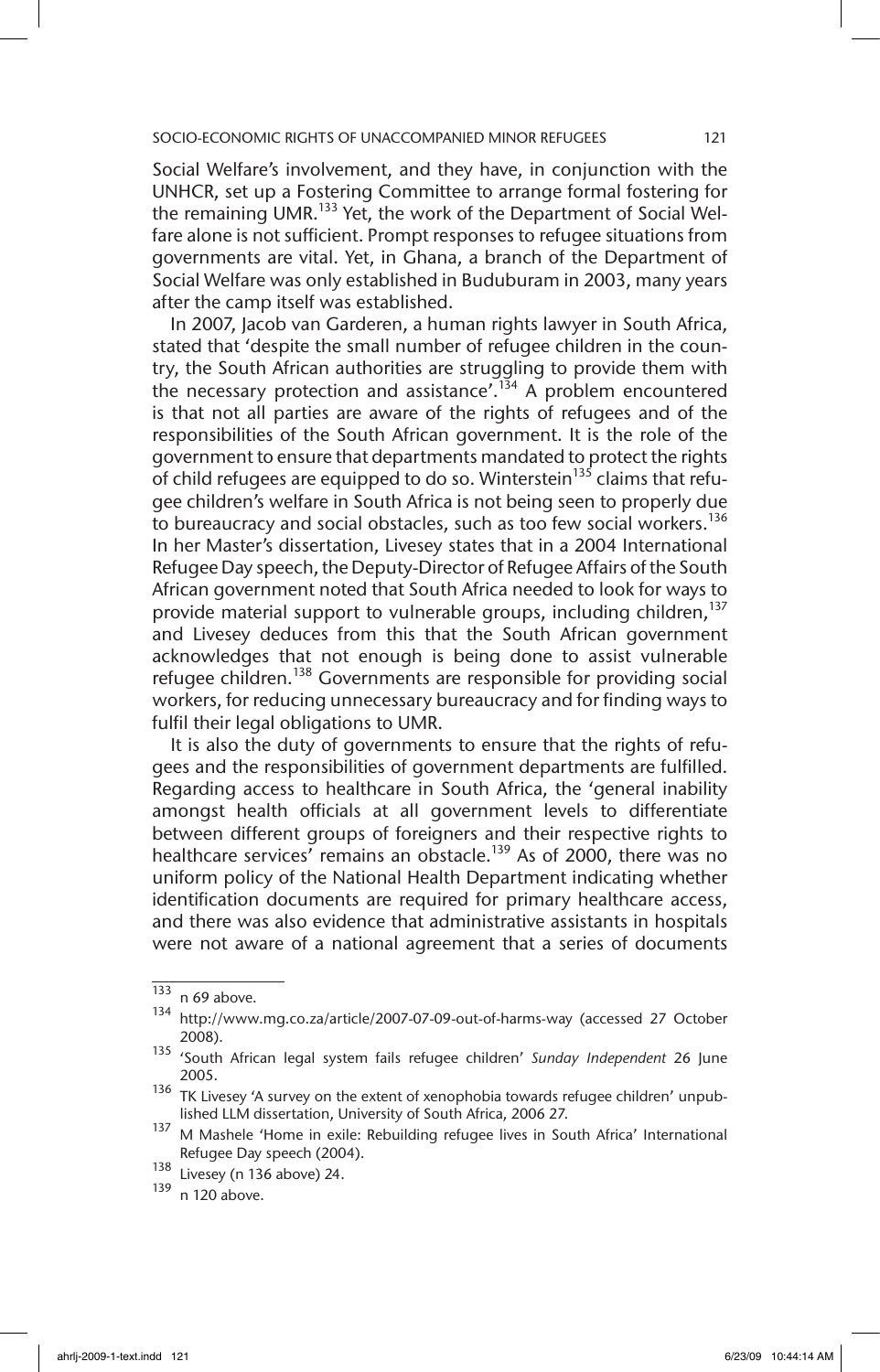could be accepted from refugees instead of an identification document. In addition, there is evidence that asylum seekers and refugees are expected to put down a deposit, similar to that required of tourists, before receiving hospital care.<sup>140</sup> Although provincial departments have the ability to provide short-term social relief to refugees through the national Social Relief Fund, it is not clear whether this is a known practice amongst Social Services officials.<sup>141</sup> Governments need to disseminate information about the rights of refugees to all government departments and officials to ensure that the rights which are provided for UMR are indeed being implemented.

A host government cannot adequately address the needs of UMR alone. According to Ressler *et al*, 'national authorities may fulfil their duty by inviting an international or voluntary organisation to assume full or partial responsibility for the care, protection and placement of the children'.<sup>142</sup> Governments should request assistance, for example, by inviting the UNHCR to participate and creating an environment in which NGOs can act. Where governments do not do so, the rights of UMR may be undermined. In South Africa there was confusion recently regarding the role of the UNHCR in the country, and there were allegations that the South African government had not invited the UNHCR to act.<sup>143</sup> This confusion ultimately hampered the realisation of the rights of refugees in the country.

Finally, another obstacle to the implementation of the rights of UMR is corruption and bribery within government offices. This corruption is remarked upon in Livesey's Master's dissertation: Harris<sup>144</sup> is reported to state that corruption and fraud are common within the asylumseeking process in South Africa, and that foreigners who are entitled to be in South Africa often have to pay extra for the processing of their documents and to secure their status. This corruption undoubtedly affects UMR in Africa who rely on assistance from government officials for their very livelihood.

### 4.3.2 The United Nations High Commissioner for Refugees

According to Goodwin-Gill, 'today, most states clearly want the UN to assume responsibility for a broad category of persons obliged to flee their countries'.<sup>145</sup> The UNHCR is indeed a body that can assume such responsibility: It is 'not only a forum in which the views of states may be represented; it is also, as a subject of international law, an actor in the

 $\frac{140}{141}$  As above.

As above.

<sup>142</sup> Ressler *et al* (n 7 above) 301.

<sup>143</sup> http://www.politicsweb.co.za/politicsweb/view/politicsweb/en/page71619? oid=90903&sn=Detail (accessed 22 October 2008).

<sup>&</sup>lt;sup>144</sup> B Harris 'A foreign experience: Violence, crime and xenophobia during South Africa's transition' (2001) 5 *Violence and Transition Series* in Livesey (n 136 above).

<sup>145</sup> Goodwin-Gill (n 124 above) 213.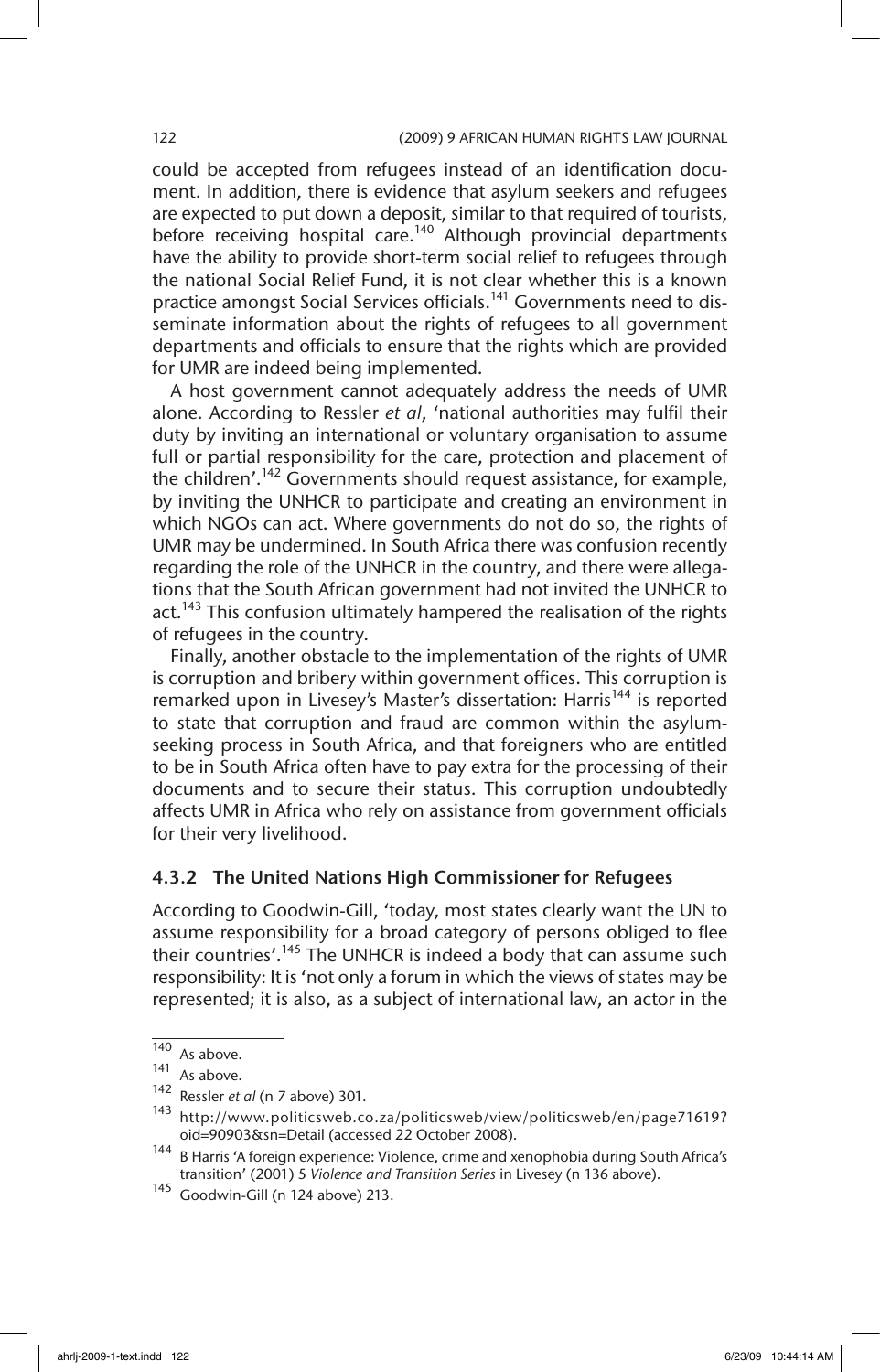relevant field whose actions count in the process of law formulation'.<sup>146</sup> The UNHCR has legal personality, and as such can be held accountable for the exercise of its responsibility. According to a Liberian journalist, the UNHCR is 'the lead organisation providing material assistance and protection to the refugee community'.<sup>147</sup> Material assistance entails food, shelter, medical aid, education and other social services.<sup>148</sup> The mandate of the UNHCR involves the material assistance and legal protection of refugees. The protection of UMR falls within this general mandate.<sup>149</sup> Yet the UNHCR's assistance to and protection of UMR are also required more specifically by the UN General Assembly in Resolution 35/187, which highlights the competence of the UNHCR to 'take necessary measures of care' for refugee children.

In Ghana, the UNHCR focuses on the welfare of UMR in the Buduburam camp. They have held workshops on issues relevant to the physical protection of UMR, and have hosted a Child Protection Officer from Geneva who worked specifically with UMR.<sup>150</sup> The UNHCR has a Child Panel Committee which works with the Department of Social Welfare.<sup>151</sup> There is also a Best Interests Determination Committee which was revised in 2007.<sup>152</sup> This Committee deals with issues concerning children, and involves interviewing UMR and making recommendations. It is possible, however, for this Committee to lose sight of UMR once they are placed with foster families. In addition, there are no child protection officers who work from the Accra branch of the UNHCR. The UNHCR has not established an orphanage in the camp, and has no direct project with unaccompanied children.<sup>153</sup>

The UNHCR is best placed to respond to the needs of UMR and, in fact, the UN has recognised its role in responding.<sup>154</sup> Despite its mandate and vital role in the support of UMR, the UNHCR faces 'substantial political, financial, and logistical challenges'.<sup>155</sup> It cannot achieve the full care and protection of UMR on its own. In both South Africa and Ghana, the UNHCR does not sufficiently address the needs of UMR and, as such, it cannot be expected to achieve protection of UMR without assistance.

n 73 above.

 $\frac{146}{147}$  Goodwin-Gill (n 124 above) 216.

n 71 above.

<sup>148</sup> http://www.dfa.gov.za/foreign/Multilateral/inter/unhcr.htm (accessed 1 October 2008).

<sup>149</sup> Ressler *et al* (n 7 above) 269.

 $\frac{150}{151}$  n 131 above.

 $\frac{151}{152}$  n 69 above.

 $153$  As above.

<sup>154</sup> The UNHCR has a *de facto* responsibility for the care and protection of the children; it must follow its guidelines and implement its principles, as well as principles of international law.

<sup>155</sup> http://www.hrw.org/campaigns/crp/promises/ (accessed 20 August 2008).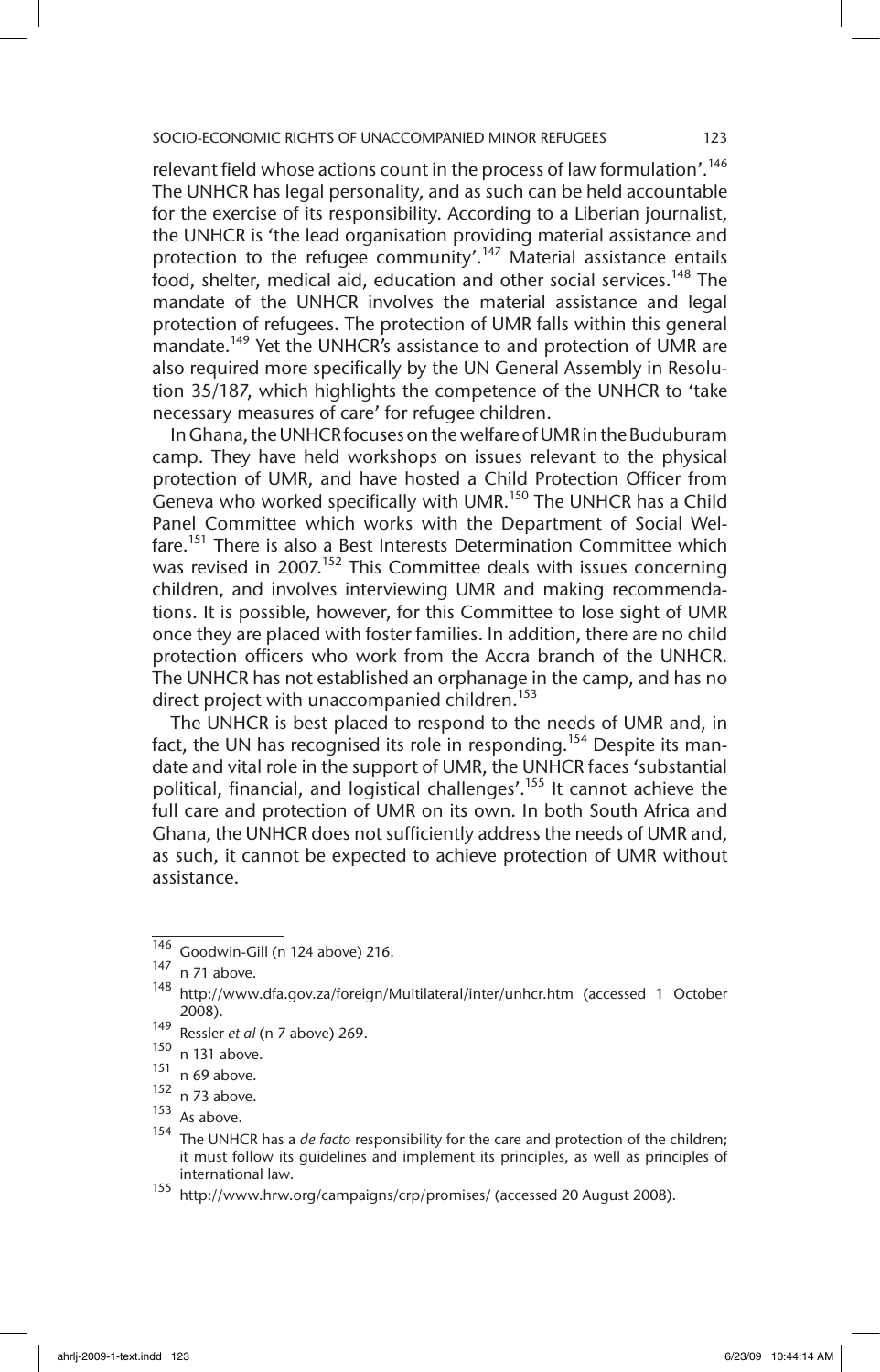### 4.3.3 Non-governmental organisations

Co-operation between parties in response to the refugee crises is crucial. NGOs play a large and important role in such responses. Indeed, 'protection concerns reveal a commonality of interest, effective protection demands a purposeful degree of co-operation, by no means limited to states'.<sup>156</sup> Although there is little regulation or oversight of their participation in these responses, the research for this article revealed that NGOs provide UMR with tangible assistance and support. In fact, the UNHCR recognises the importance of an NGO presence in refugee crises, and recognises the need for it to solicit support from these organisations. In Ghana, NGOs that wish to work in refugee camps inform the UNHCR of their goal, and they are sometimes informally monitored by the UNHCR.<sup>157</sup> An NGO presence is not only vital in emergency refugee situations, but also in the long-term protection of and assistance to refugee settlements,  $158$  and a limited NGO presence reduces the assistance and protection offered to UMR. Thus it can be deduced that, although not the case in South Africa or Ghana, where there is no active NGO presence in a refugee situation, UMR may suffer.

NGOs operate with little external oversight or regulation. Apart from informal monitoring from the UNHCR, the work of NGOs seems to be largely independent, particularly in Ghana, where personal observations demonstrated that NGOs operate with little oversight. This can create problems where the operations of such organisations do not act in the best interests of UMR. A potential obstacle thus highlighted in this is the lack of oversight of programmes of NGOs which work with UMR, and the negative effect this may have on UMR when the programmes are disadvantageous to the children.

# 5 Recommendations and conclusion

### 5.1 Summary of findings

This article set out to investigate the treatment of UMR in Ghana and South Africa by examining their access to socio-economic rights such as education, shelter, food and water, as well as healthcare. The results of this investigation show that UMR are among the most vulnerable in any refugee situation, and that their socio-economic rights are not being fully realised in either country, for various reasons. This study also analysed the obstacles to the full implementation of the rights of UMR. Firstly, it was found that existing international conventions do not adequately address the plight of UMR and there is, therefore,

 $\frac{156}{156}$  Goodwin-Gill (n 124 above) 229.

n 80 above.

<sup>158</sup> n 120 above.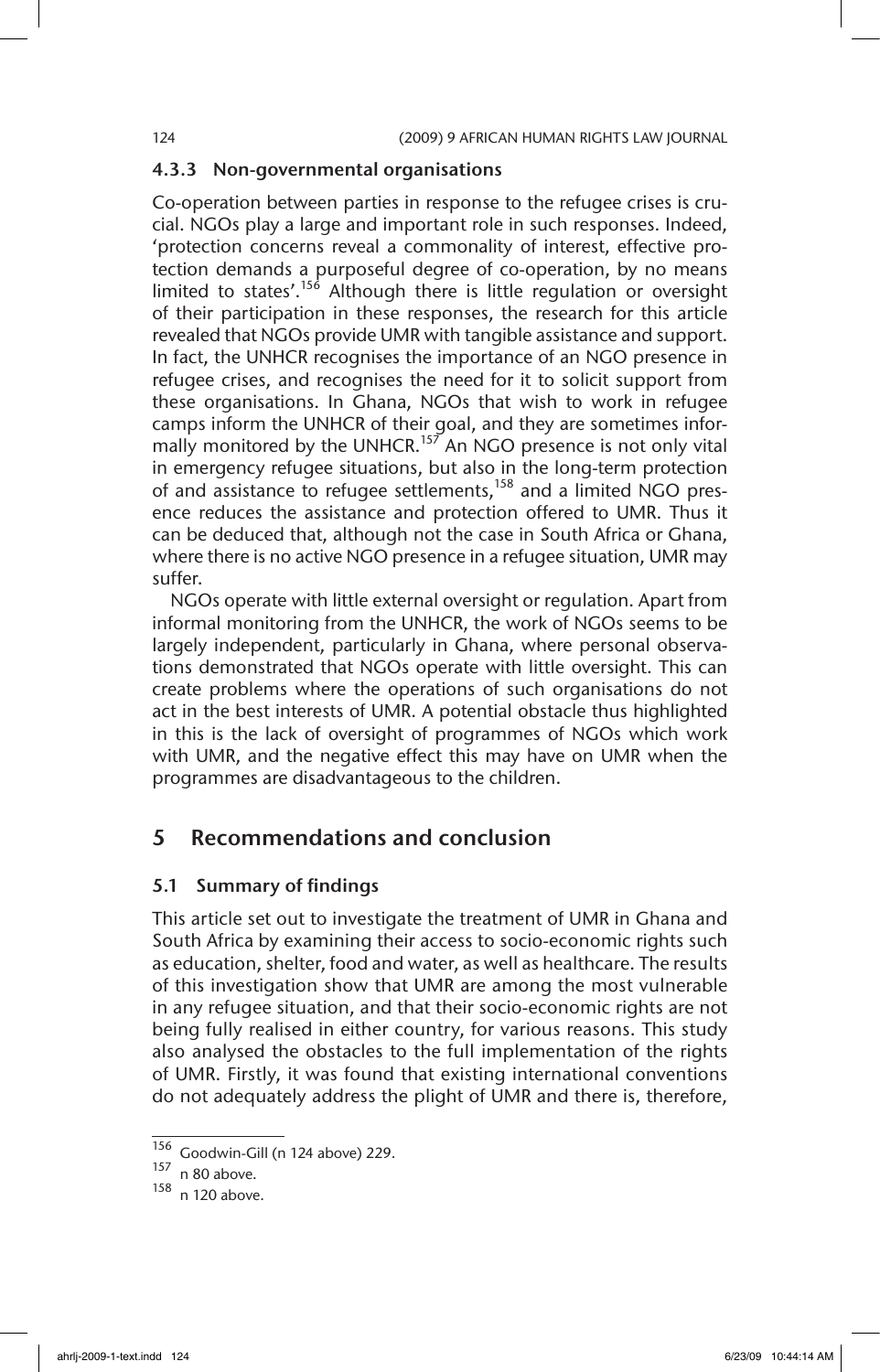a critical need to fill this gap in the protection of the socio-economic rights of UMR. This can be achieved by creating an international convention which focuses on the situation of child refugees, including UMR, and with which state parties must comply in their treatment of UMR within their territories. It was also found that domestic law and policies in Ghana and South Africa do not sufficiently provide for national mechanisms for the regulation of the treatment of UMR. In South Africa, this is due to the poor implementation of the existing laws and a lack of policy on the matter. In Ghana, it is due to a lack of legislation or a policy framework regarding child refugees in general, and UMR in particular. This can be remedied by the adoption of policies, and the amendment of legislation to allow for the proper protection of the rights of UMR. In addition, the study found that the interested parties operating in refugee situations, including the UNHCR, governments and NGOs, cannot achieve the full protection of UMR when acting alone, as individually they lack the capacity or resources to do so. This can be remedied by co-operation between states and between the interested parties. Such co-operation is vital for full and far-reaching protection of UMR. It can also be achieved by initiating changes within the UNHCR in order to resolve the capacityrelated inadequacies of the organisation.

# 5.2 Conclusion

The article focuses on the treatment which UMR receive in Ghana and South Africa, and whether this is in accordance with international and regional legal standards set out in human rights instruments, refugee instruments and UNHCR Guidelines and Principles. As a study of the relevant international and domestic law revealed, there is certainly a gap between the rights provided for UMR in South Africa and Ghana, and the realisation of these socio-economic rights guaranteed in the law. This article has proposed reasons for the lack of implementation of the rights, including financial reasons, and inadequacies in both the law and the implementation of the law. Recommendations are now made on how these obstacles to implementation can be remedied. These recommendations will explore the creation of a new international instrument. Whether or not these particular recommendations are implemented, it is clear that some action *must* be taken in order to protect the rights of UMR. States and other actors, such as the UNHCR, are required to respect the human rights of all people, including UMR, and they are under a duty to ensure that the human rights of UMR are not violated. This article concludes that the international community, and indeed the African community, must place a greater focus in the future on the situation of UMR, and on the achievement of the human rights of UMR in order to ensure that they are no longer 'lost in the system'.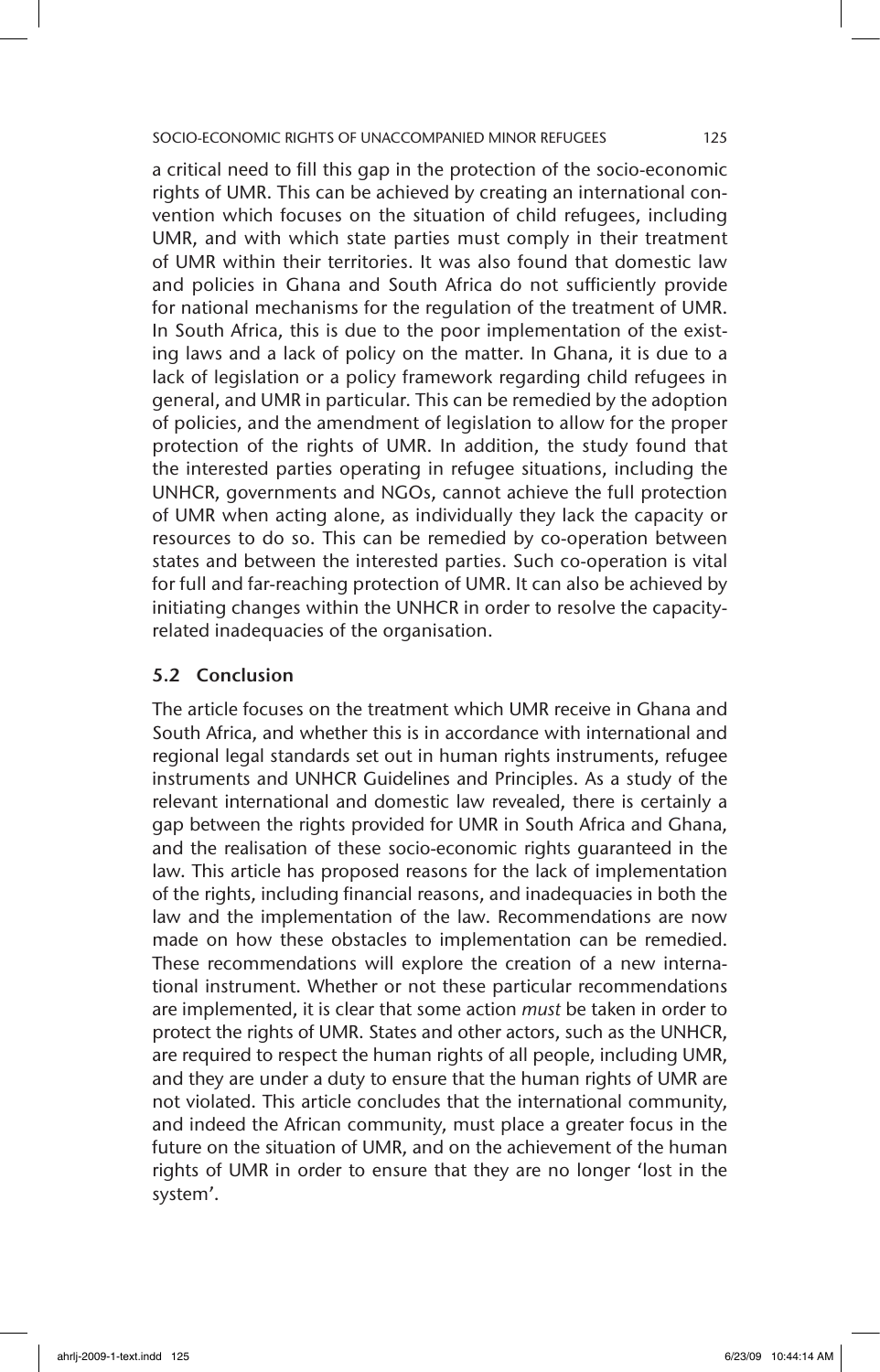### 5.3 Recommendations

# 5.3.1 An international instrument

A new international instrument needs to be created with a focus on the treatment of, protection of and assistance to child refugees, including UMR. The principles for such protection and treatment already exist in the international arena, as outlined above, but they need to be translated into 'hard' law — law which has consequences for non-compliance. It is recommended that this convention should make provision for a regulatory body with the power to conduct on-site visits and investigations into state parties' treatment of its child refugees. Although ratification of this instrument would create an additional responsibility for states, this is not a justification for failure to create the instrument, as every international instrument which a state ratifies creates obligations on the state, and yet this has not prevented states from ratifying numerous important treaties and conventions. The proposed international convention should require governments to work with civil society in their protection of child refugees in order to encourage greater interparty co-operation.

Although creating such an instrument may not be without challenges, it is submitted that in this case the existing conventions are clearly insufficient. Thus, even if attention were to be given to properly implementing existing instruments, as opposed to creating a new one, the result would still leave gaps in the protection of child refugees. The existing 'soft' law, in the form of inter-agency guiding principles and UNHCR Guidelines, offers a better prospect of protection than the existing conventions, but should be transformed into legal obligations rather than simply guiding principles.

### 5.3.2 Domestic laws and policies

This article examines the gaps in domestic policies and laws in South Africa and Ghana, and recommends that comprehensive policies and laws be created or amended to be brought in line with international guidelines and principles of protection for refugee children. It is recommended that all states need to create policies and domestic laws, possibly drawing on the UNHCR Guidelines and Inter-Agency Guiding Principles, which provide for the treatment of UMR within their territories. The European Council on Refugees and Exiles has called on states to develop policies which 'take account of the special needs of unaccompanied children ... in the provision of suitable care'.<sup>159</sup> This position is endorsed and it is recommended that states domesticate international standards of protection, either contained in a new international instrument or in the UNHCR Guidelines and Inter-Agency

<sup>159</sup> European Council on Refugees and Exiles 'Position on refugee children' (1997) 9 *International Journal of Refugee Law* 76.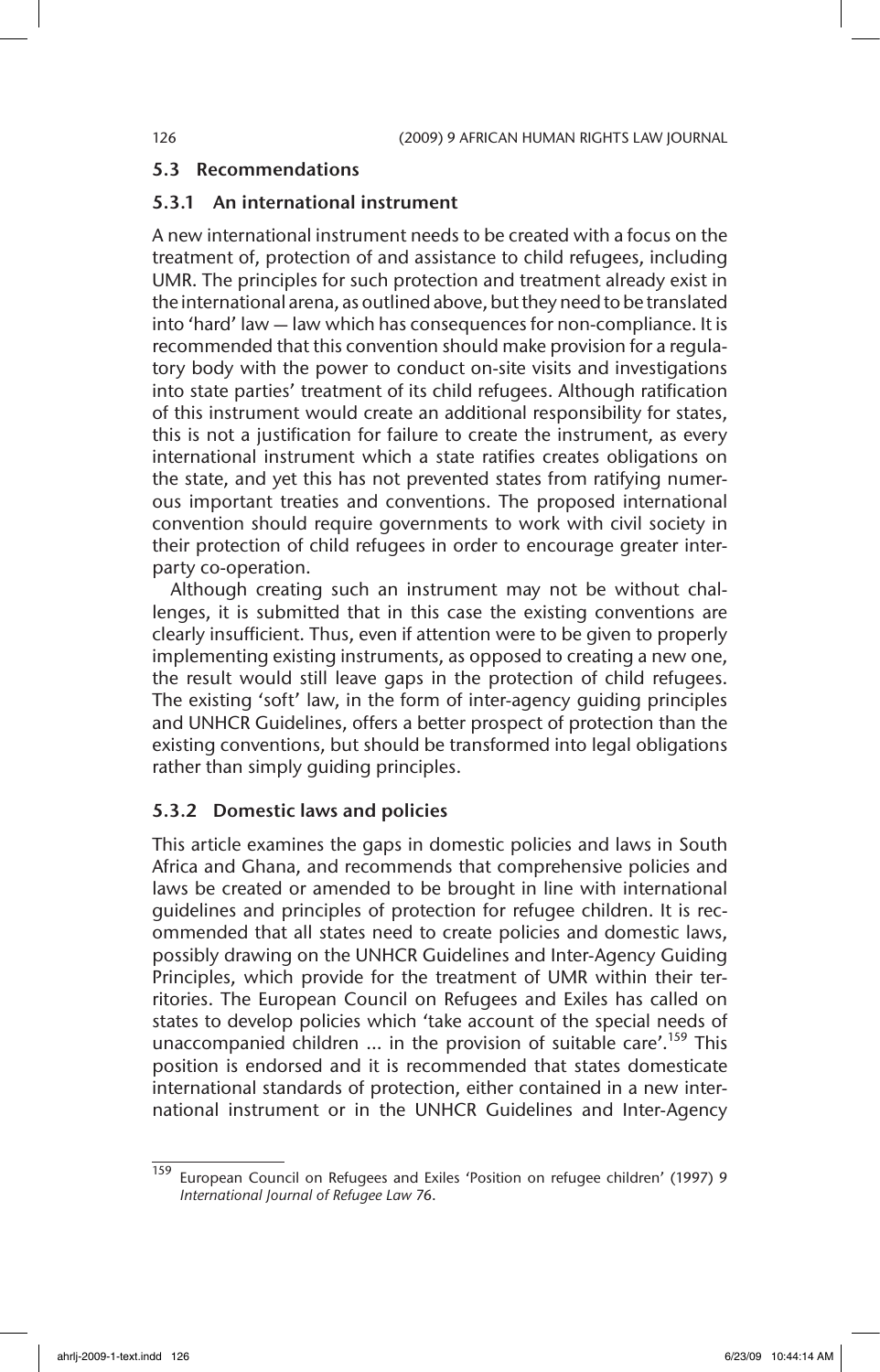Guiding Principles, through domestic legislation or policy. In addition, it is recommended that priority be given in budget allocations to the realisation of the socio-economic rights of refugee children, particularly UMR.<sup>160</sup>

In the case of South Africa, it is recommended that the country should formulate clear and detailed policy guidelines, the implementation of which could be monitored by the national Human Rights Commission. A human rights advocate in South Africa has recommended that the country develop a comprehensive policy framework to protect and assist UMR.<sup>161</sup> This recommendation was made in response to the recent case of the Donkakim family,  $162$  in which the court found that 'the procedures to determine the asylum applications of unaccompanied children in South Africa were inadequate and fell short of international quidelines'.<sup>163</sup> This study endorses this recommendation. Policies which are implemented should recommend an interdepartmental policy initiative which deals specifically with the access of child refugees to health and welfare services. It is imperative that such policies require the dissemination of information on the legal status of UMR in a country, for example to the police services, medical officers and educators in the country.<sup>164</sup> In addition, the study proposes that such policies address the activities of NGOs and regulate their assistance of UMR.

It is further recommended that all states adopt suitable policy frameworks. Any policy formulated by states should be in the form of an interdepartmental policy initiative which specifically deals with the access of child refugees to socio-economic services. This is because the provision of social services to UMR generally requires an integrated approach, based on the co-operation of different government departments, and so any policy adopted in this area should be interdepartmental in character.<sup>165</sup>

In the case of Ghana, it is recommended that legislation needs to be drafted and passed which directly addresses the needs of child refugees, including UMR. Refugee legislation should be amended to explicitly provide for the protection of UMR.<sup>166</sup> Even in South Africa, where legislation addresses the situation of UMR, it has been suggested that the government should review existing legislation which adversely affects services for children.<sup>167</sup>

<sup>160</sup> Concluding observations made by the Committee on the Rights of the Child regarding Ghana's initial report 1997 (para 31).

 $161$  n 134 above.

<sup>162</sup> Unreported case Pretoria High Court (2006).

 $\frac{163}{164}$  n 134 above.

n 120 above.

<sup>165</sup> As above.

<sup>166</sup> http://www.hrw.org/reports98/sareport/#\_1\_7 (accessed 23 October 2008).

<sup>167</sup> n 119 above.